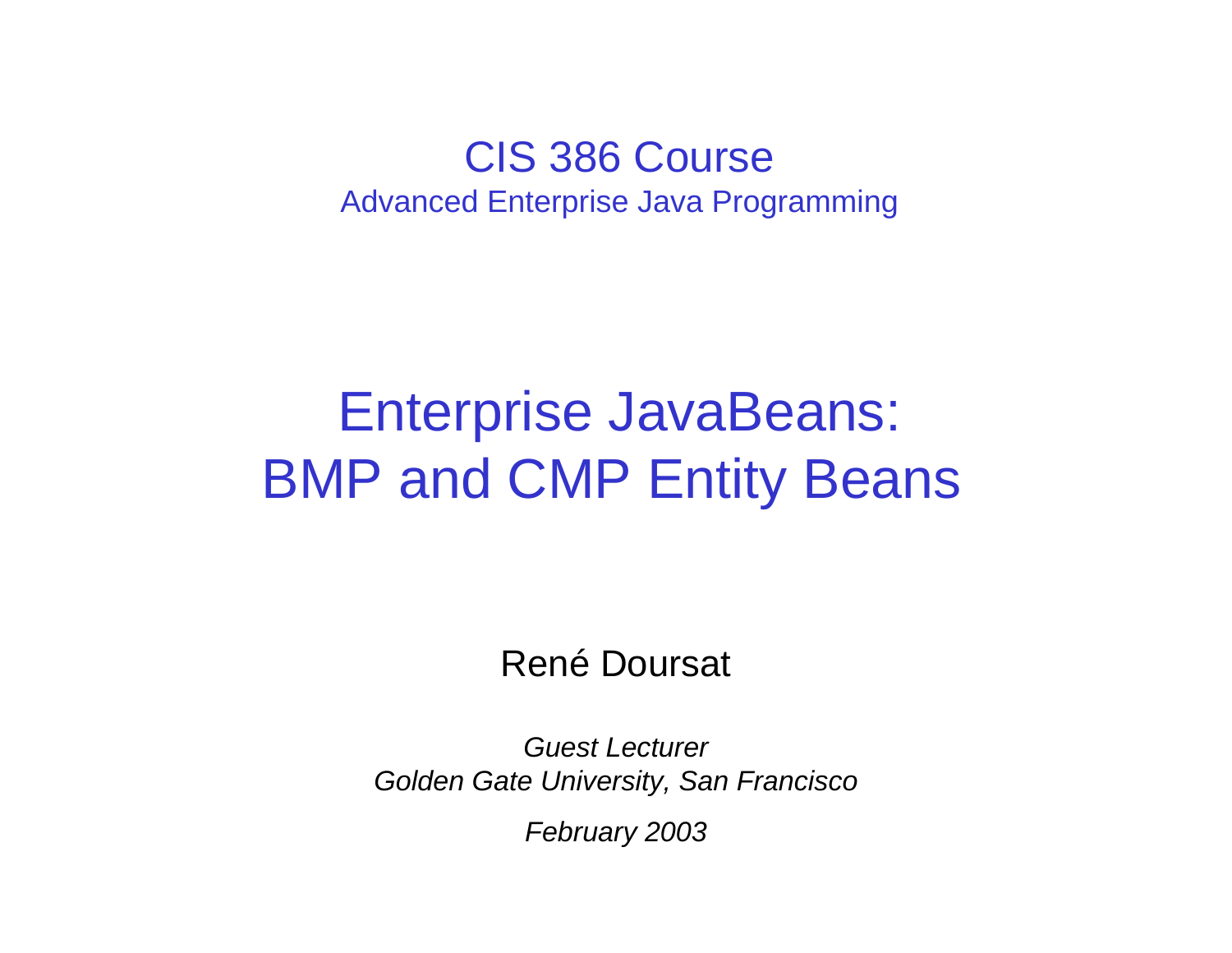## EJB Trail

- •Session Beans
	- –Stateless
	- –Stateful
- Entity Beans
	- Bean-Managed Persistence (BMP)
	- Container-Managed Persistence (CMP)
- Message-Driven Beans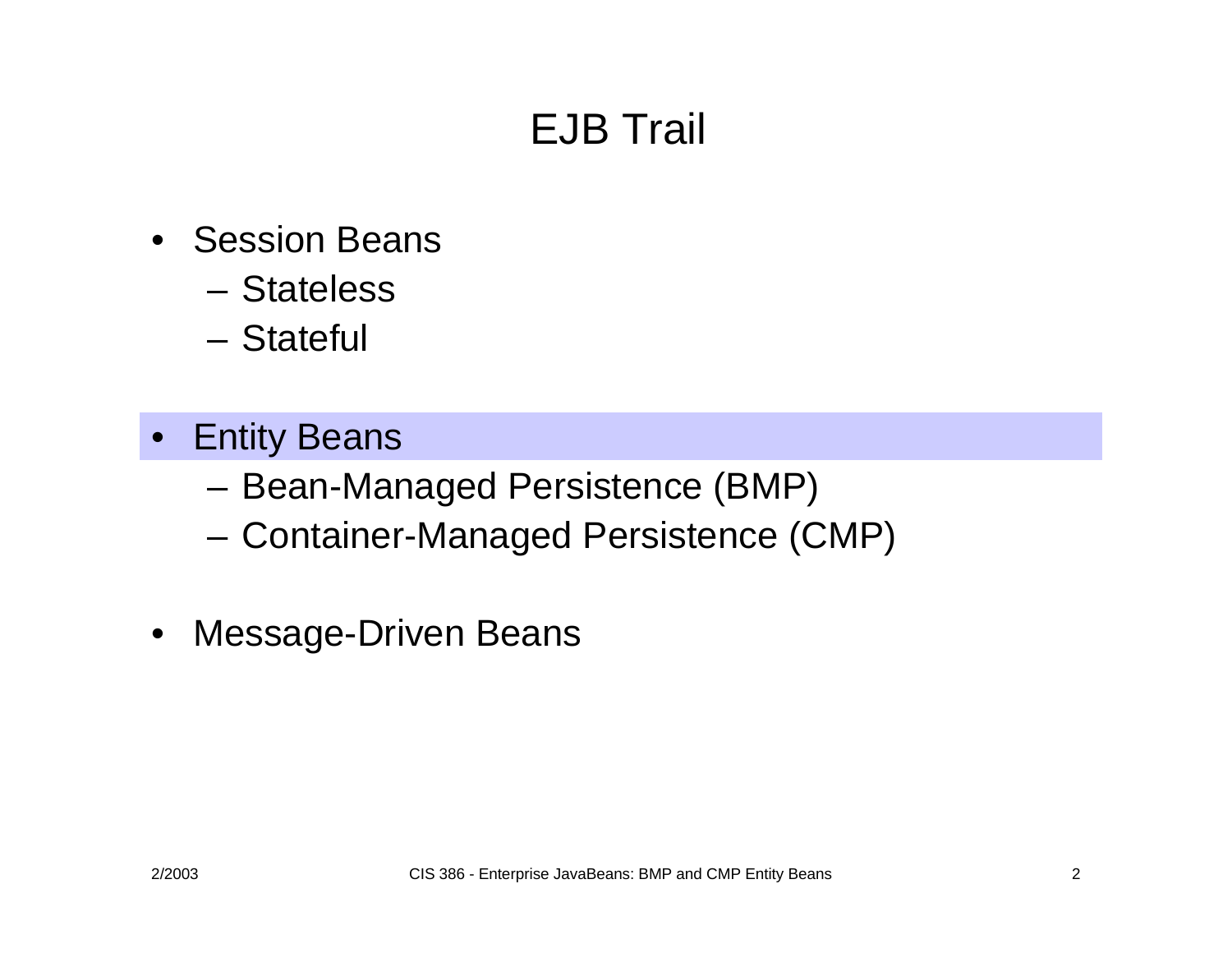#### Algorithmic Computation: No External Data

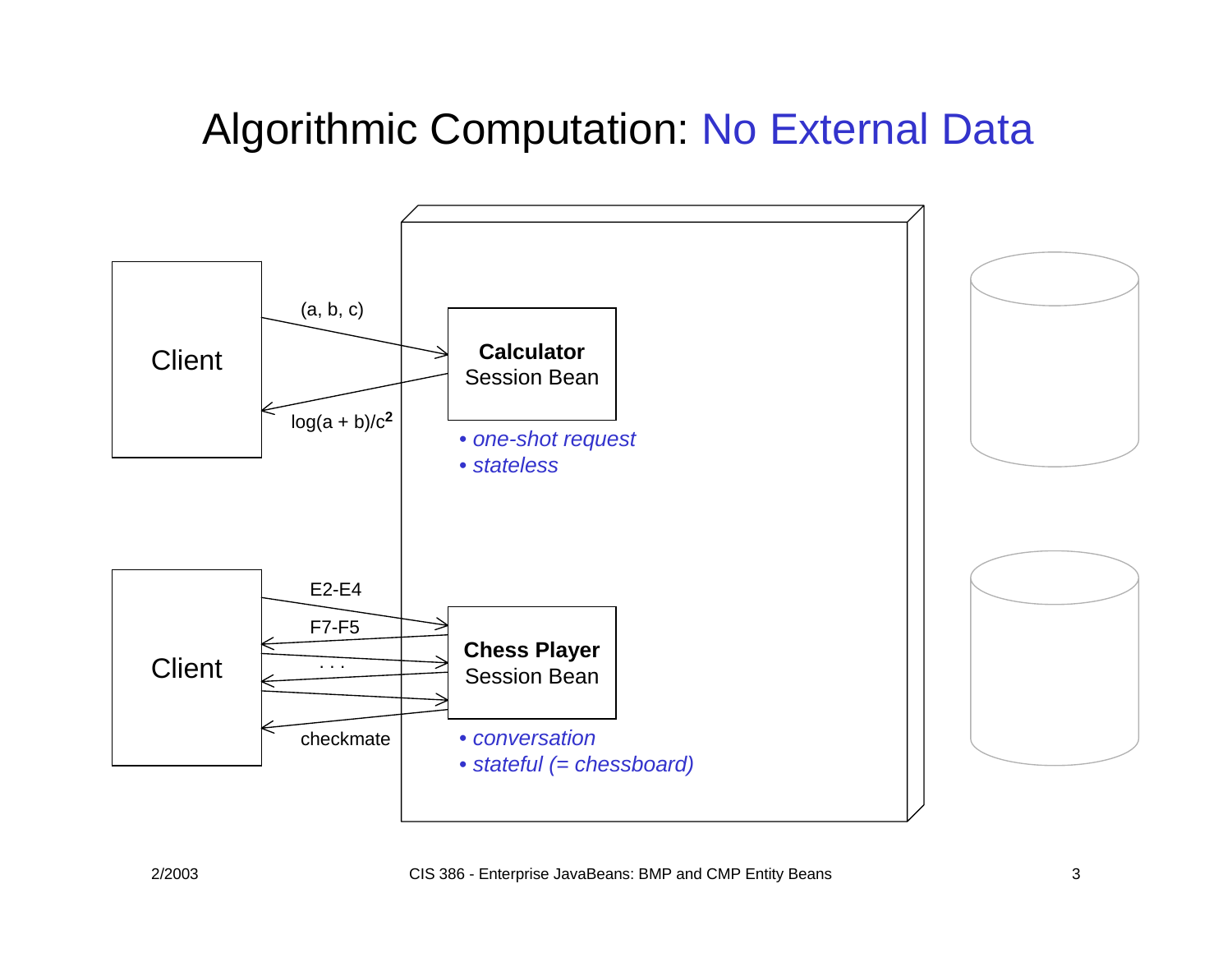#### Business Computation: Manages External Data

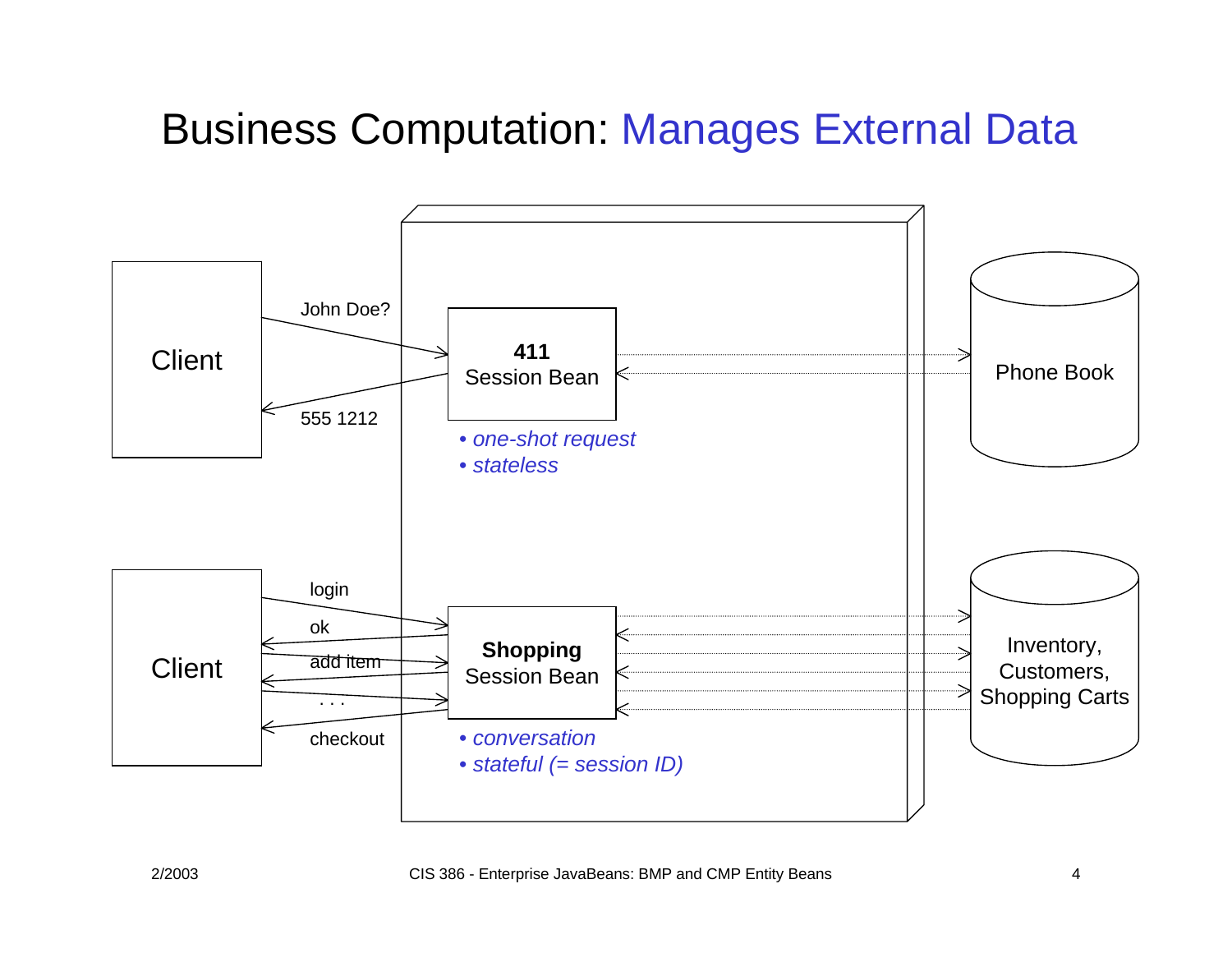#### Simple Session: Direct Data Access Possible

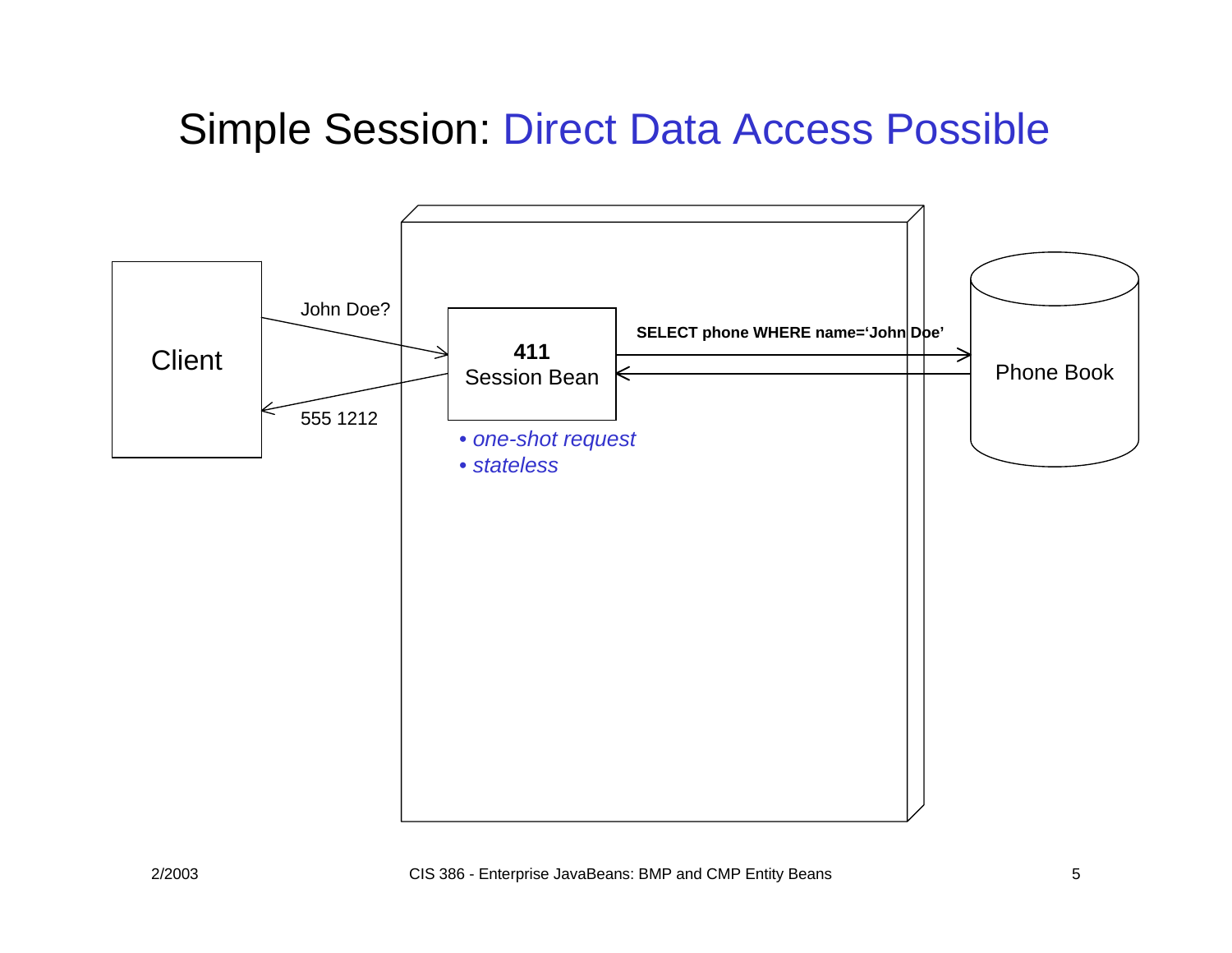#### Complex Session: How To Access Data?

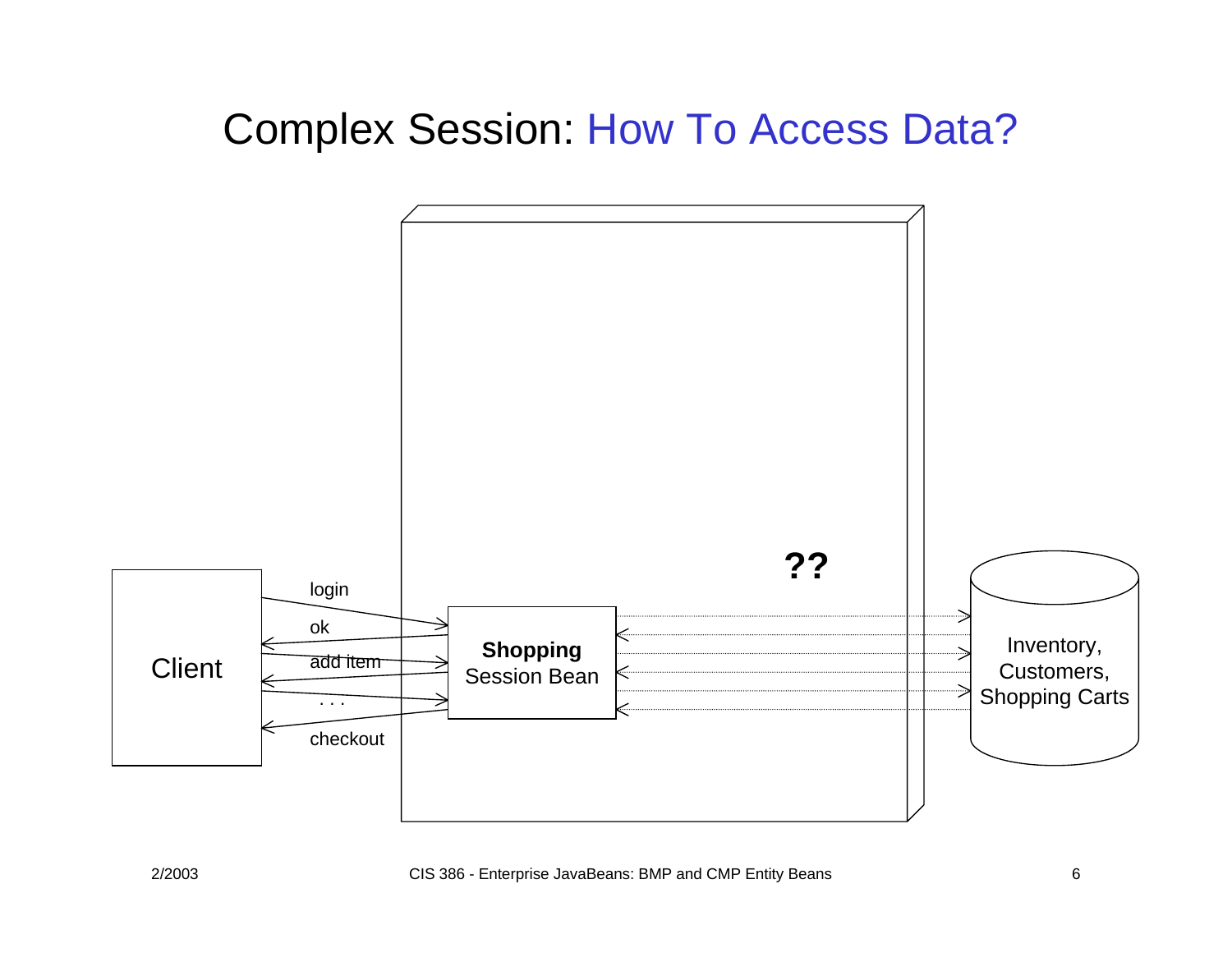#### Complex Session: Direct Data Access Not Advised

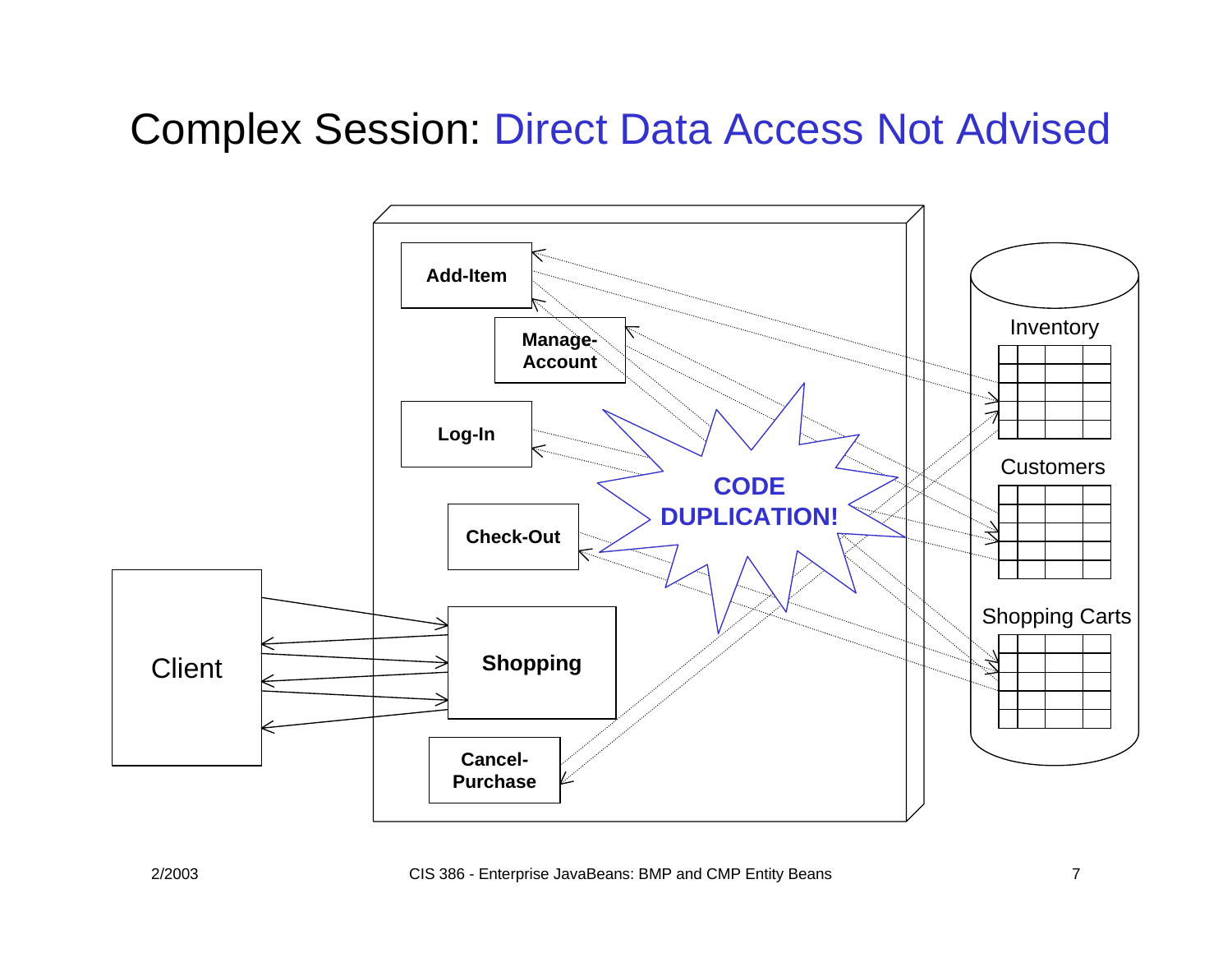#### Complex Session: The Case For An Object Layer

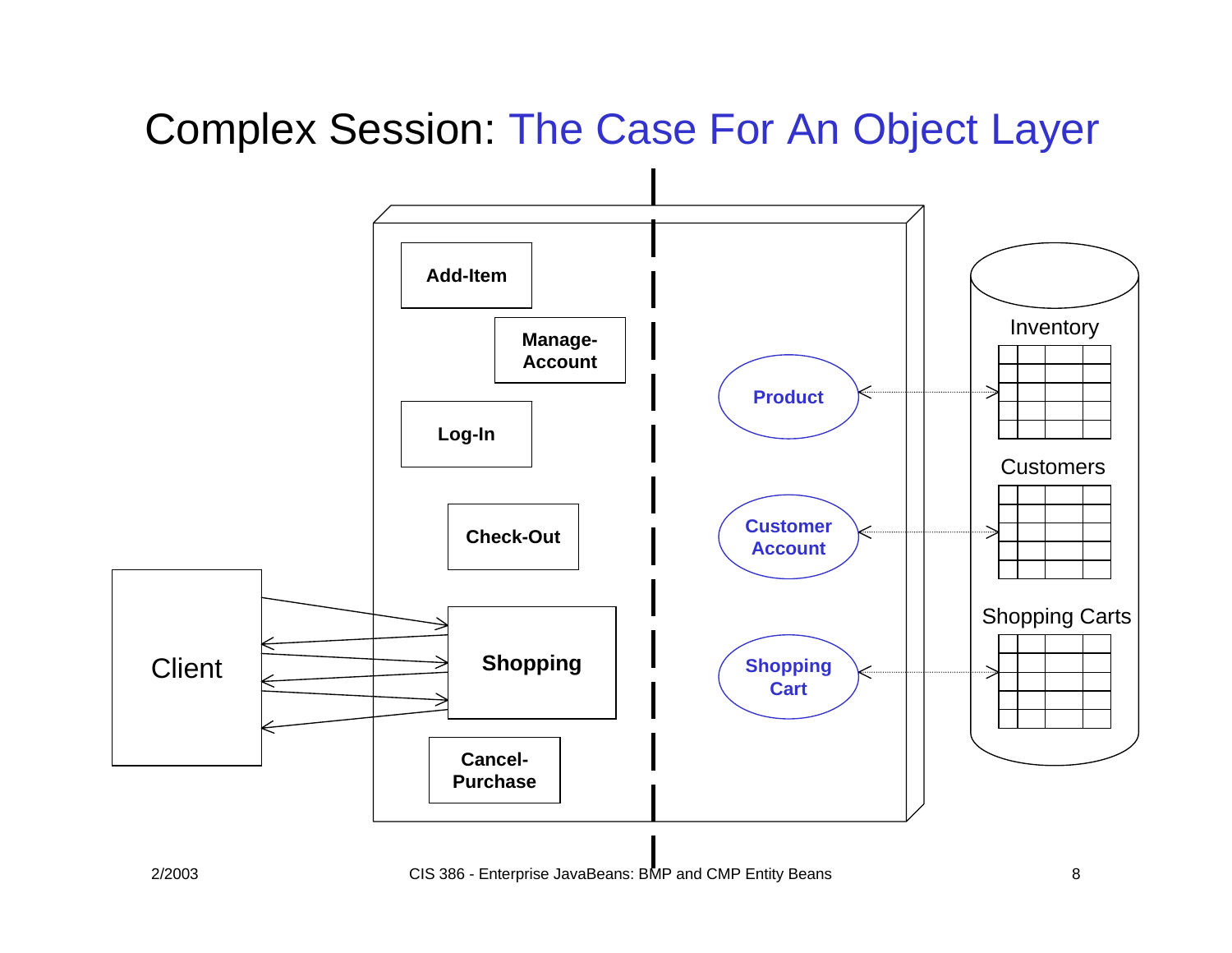#### Logic vs. Data: Toward Encapsulation



#### procedural architecture | object-oriented architecture

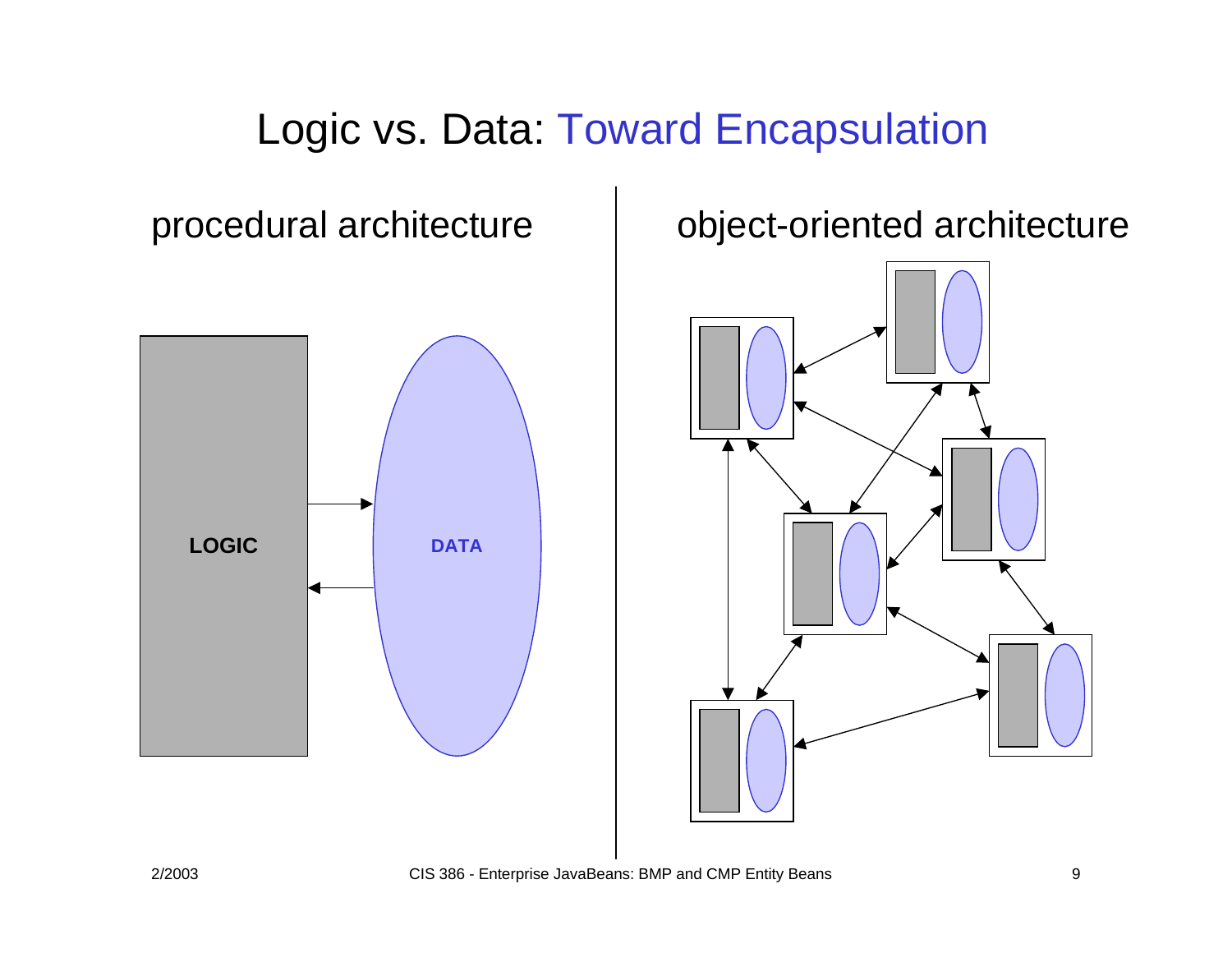#### Logic vs. Data: Reintroducing Separation (at a higher level)

#### EJB architecture

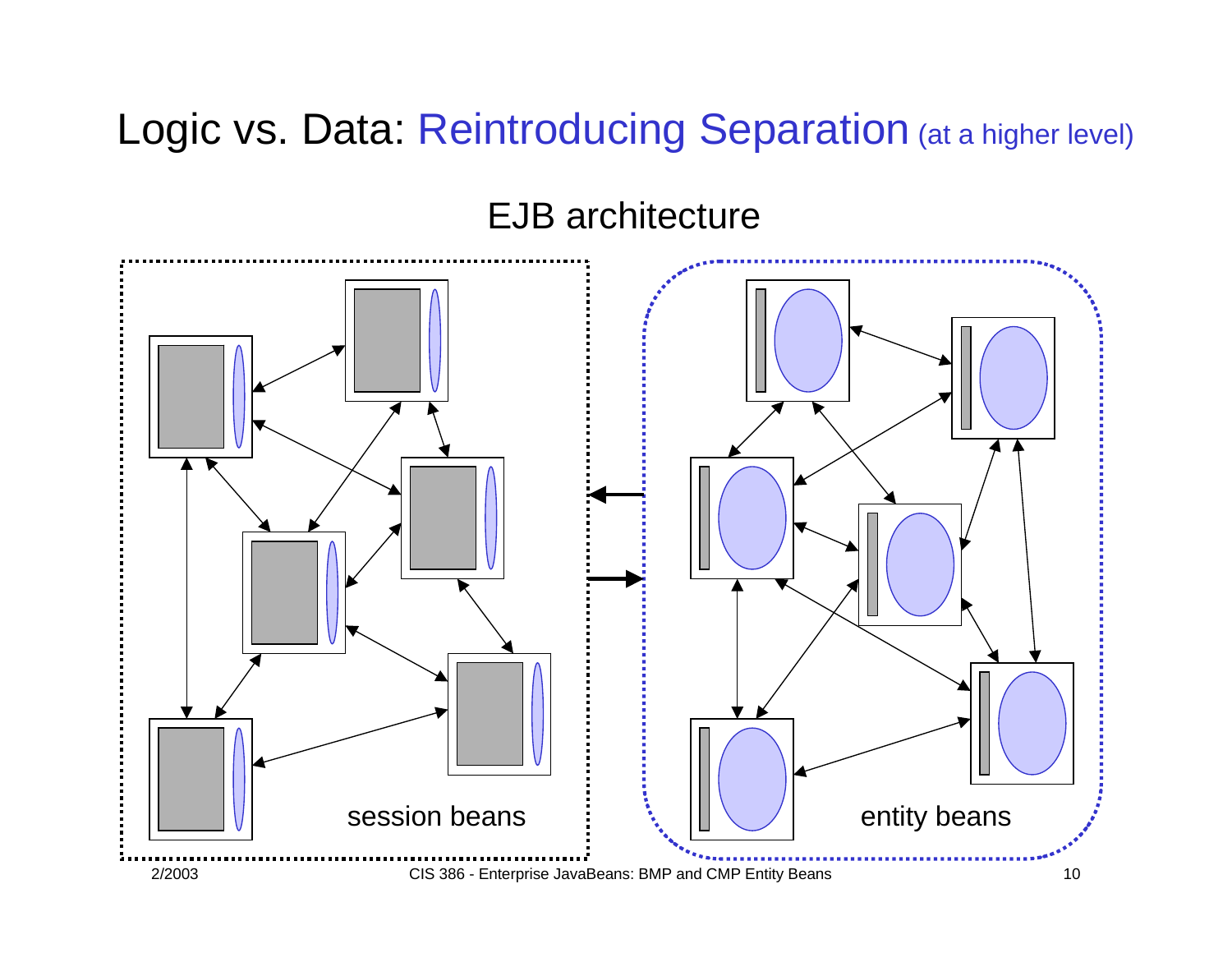#### Logic vs. Data: Examples

#### Session Beans

#### Entity Beans

Bank account



 Credit cardBid, Item

(after *Mastering EJBs*, Ed Roman, p231)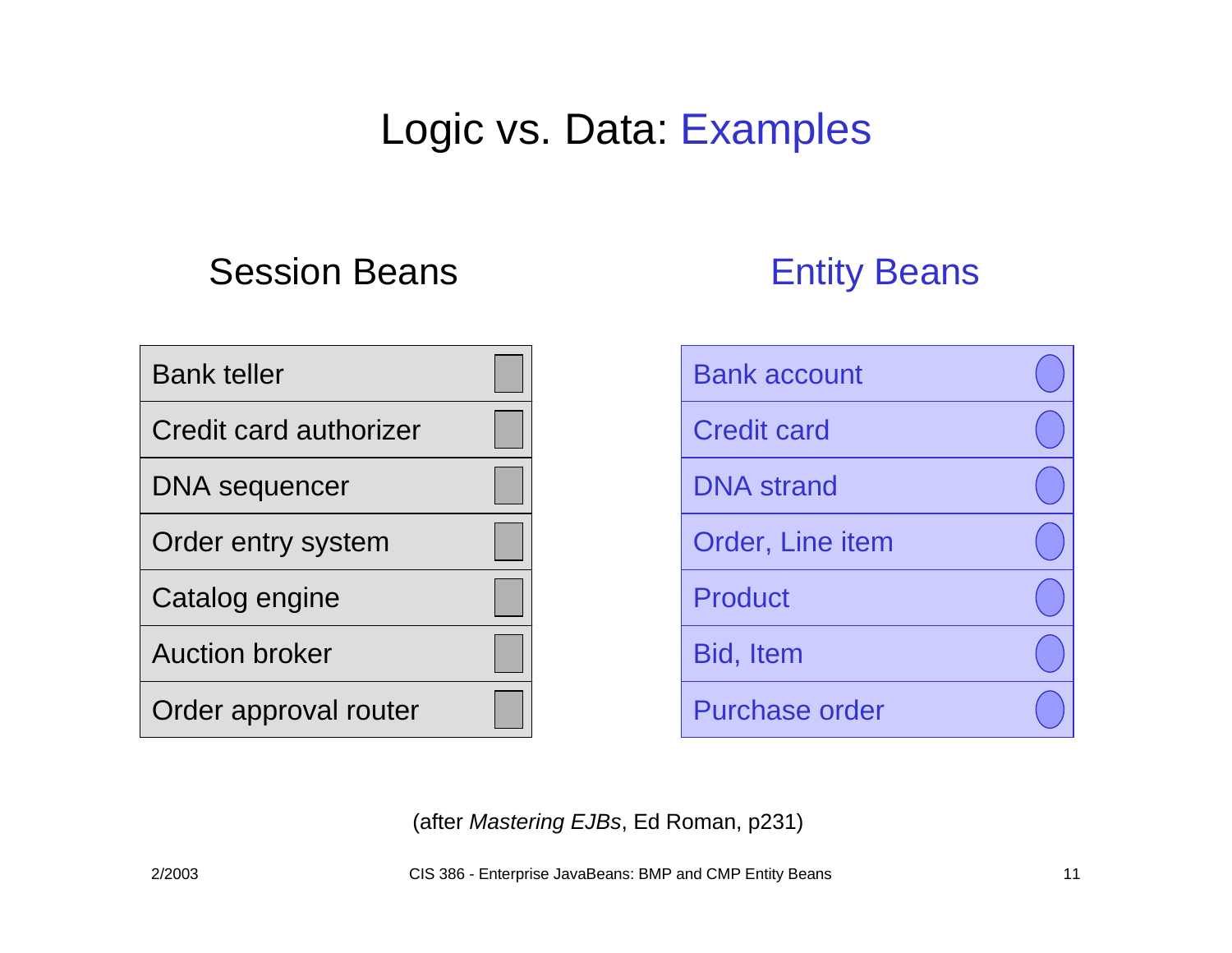#### Logic vs. Data: Thick vs. Thin

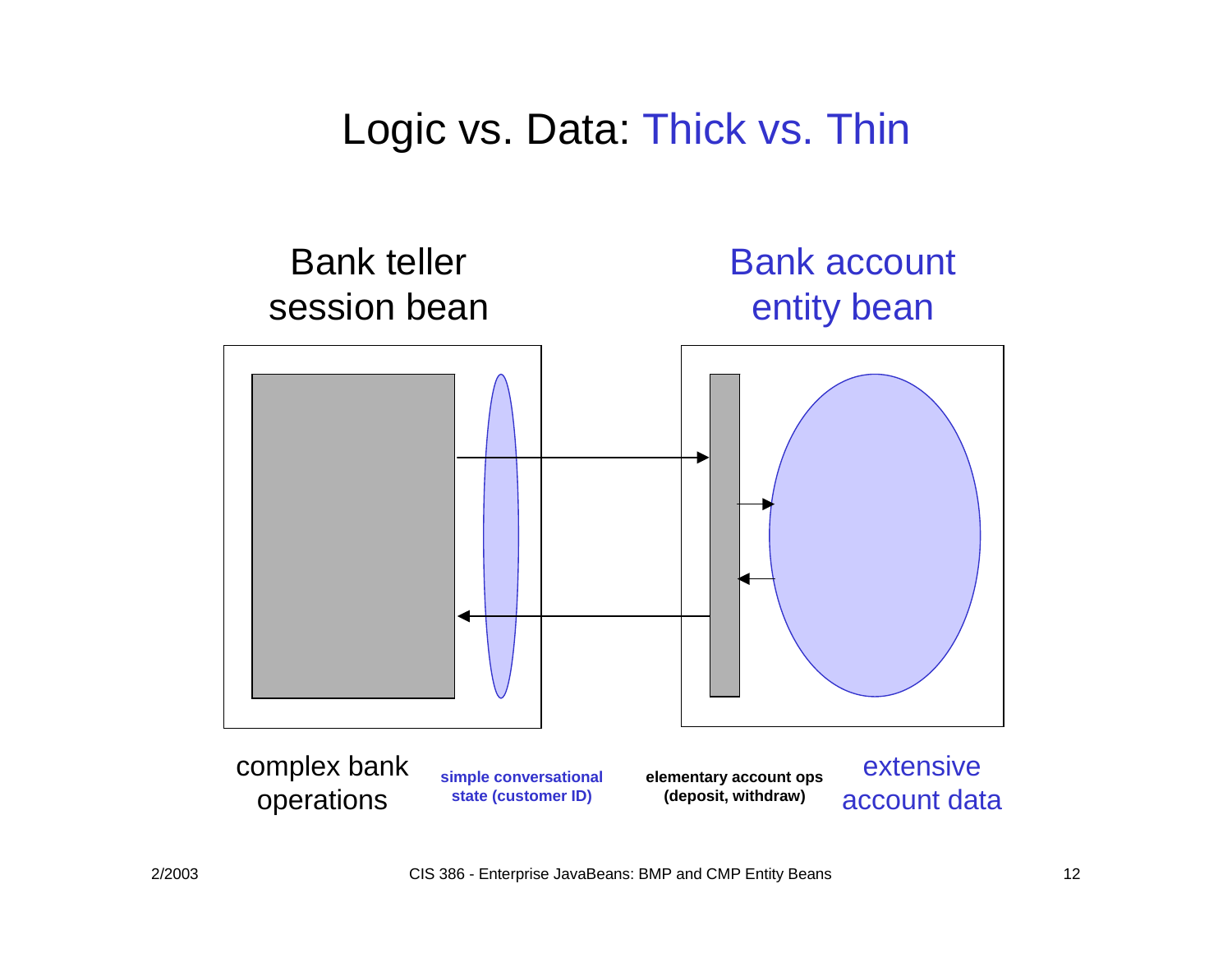#### **Definitions**

*Given that Enterprise Beans are server-side components deployable in a distributed multi-tier environment:*

- **Session Beans** model the business's processes: they perform work for clients calling them and are short-lived.
- **Entity Beans** model the business's fundamental underlying data: they are persistent objects stored in permanent storage.
- **Message-Driven Beans** are a type of asynchronous Session Beans.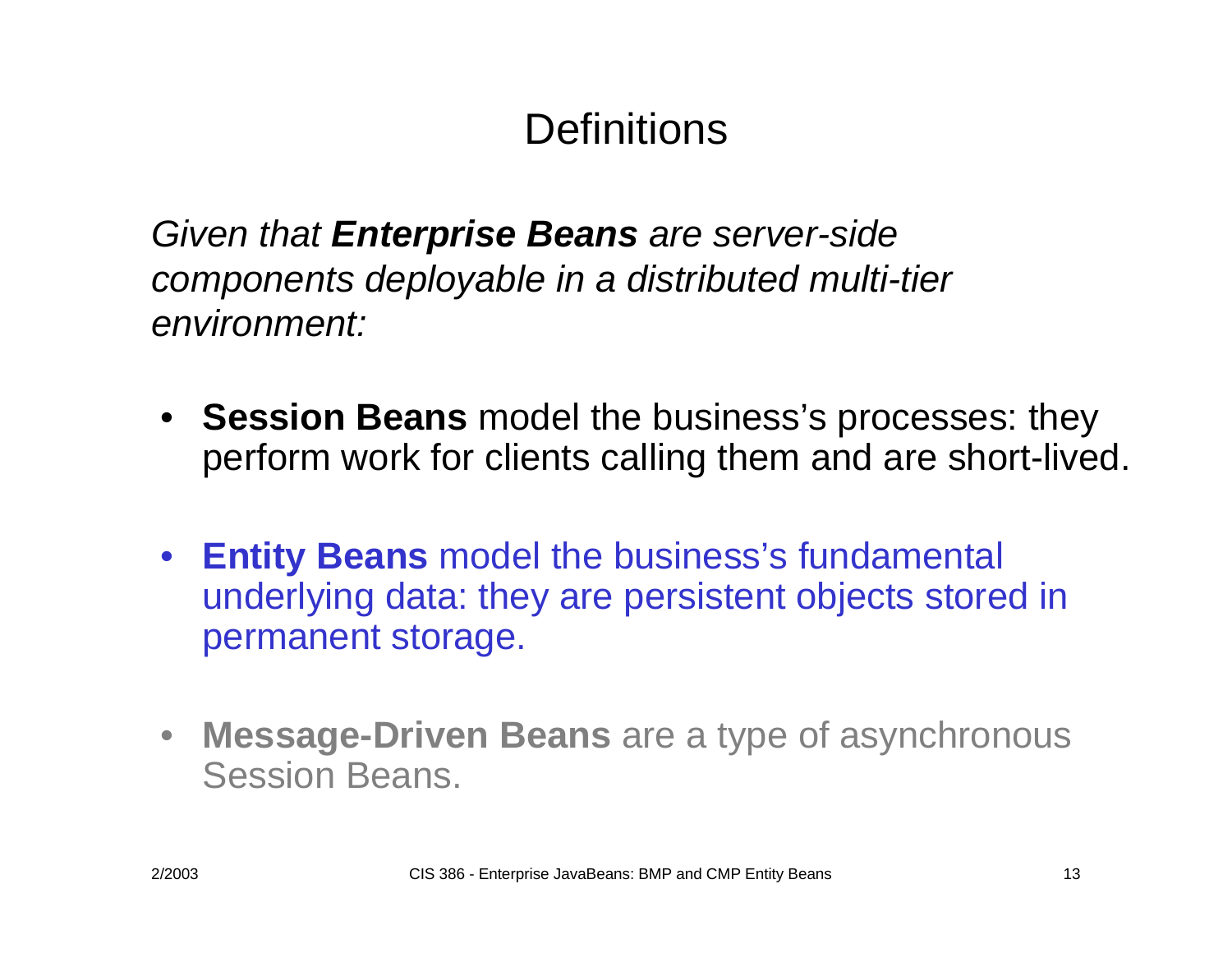### Feature Comparison

#### **Session Beans**

- •execute on behalf of a single client
- •can be transaction-aware
- $\bullet$  do not represent directly shared data in the database (but may access and update such data)
- •relatively short-lived
- •removed when container crashes

#### **Entity Beans**

- $\bullet$ allow shared access from multiple users
- $\bullet$  is associated to a primary key (defining data *uniqueness*)
- $\bullet$ provide an object view of data in the database
- •can be long-lived
- •survive container crash (automatic state reset)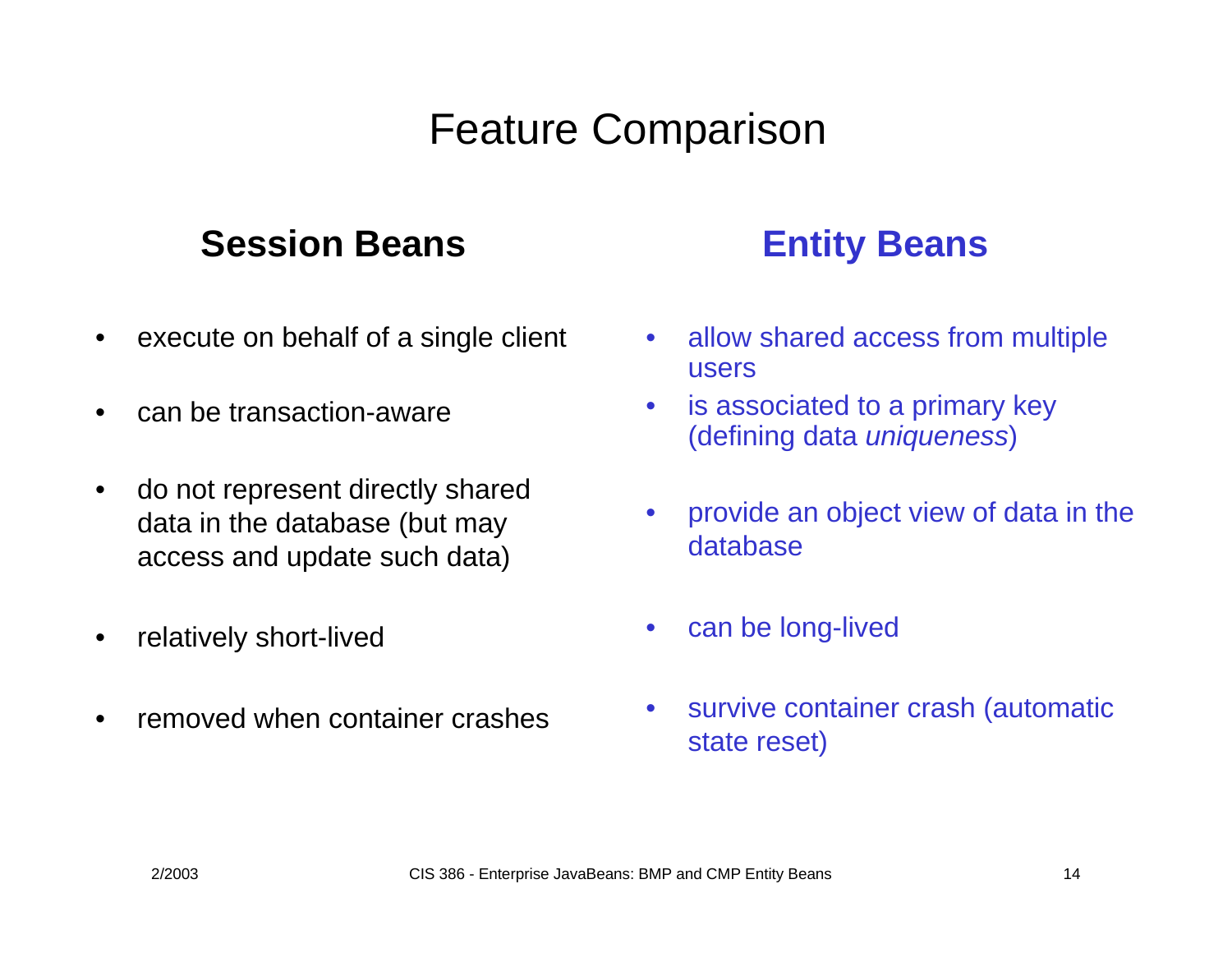#### Concepts of Persistence

#### • **Serialization**

- bit-blobs written to storage media
- not practical for selective search

#### •**Object-to-Relational Mapping**

- data stored to and loaded from RDBMS
- generally: 1 object class = 1 table, 1 object instance = 1 row, b ut not always
- mapping scheme can be complex

#### • **ODBMS**

 ideal for transparent object persistence, however not a widespread product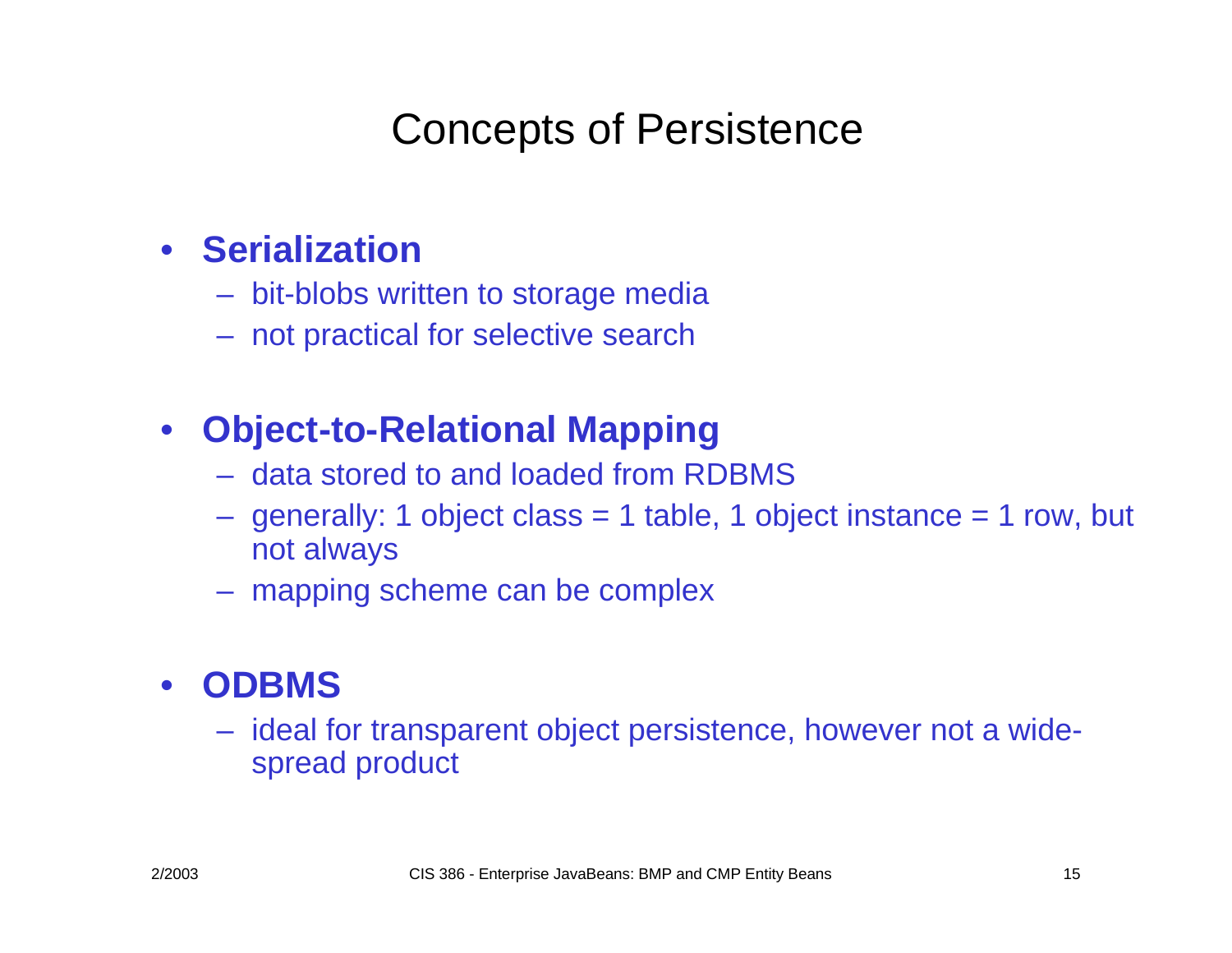### Bean Class Methods

#### **SessionBean**

| setSessionContext(ctx) |  | setEntityContext(ctx) |
|------------------------|--|-----------------------|
|------------------------|--|-----------------------|



 $ejbCreate \ldots (\ldots)$ 

ejbActivate()

ejbPassivate()

ejbRemove()

#### SessionBean & EntityBean

*businessMethod*( . . . )

 $get \ldots ( \ldots )$ 

set . . . ( . . . ) Set . . . ( . . . ) ansetEntityContext()

| LHIIYD <del>c</del> all          |
|----------------------------------|
| setEntityContext(ctx)            |
| $ej$ bFind $\ldots$ ( $\ldots$ ) |
| ejbHome ( )                      |
| ejbCreate()                      |
| ejbPostCreate()                  |
| ejbActivate()                    |
| ejbLoad()                        |
| ejbStore()                       |
| ejbPassivate()                   |
| ejbRemove()                      |
|                                  |

EntityBean

la

 $|\mathbf{G}|$ 

 $\boxed{\triangle}$ 

 $\mathbf{E}$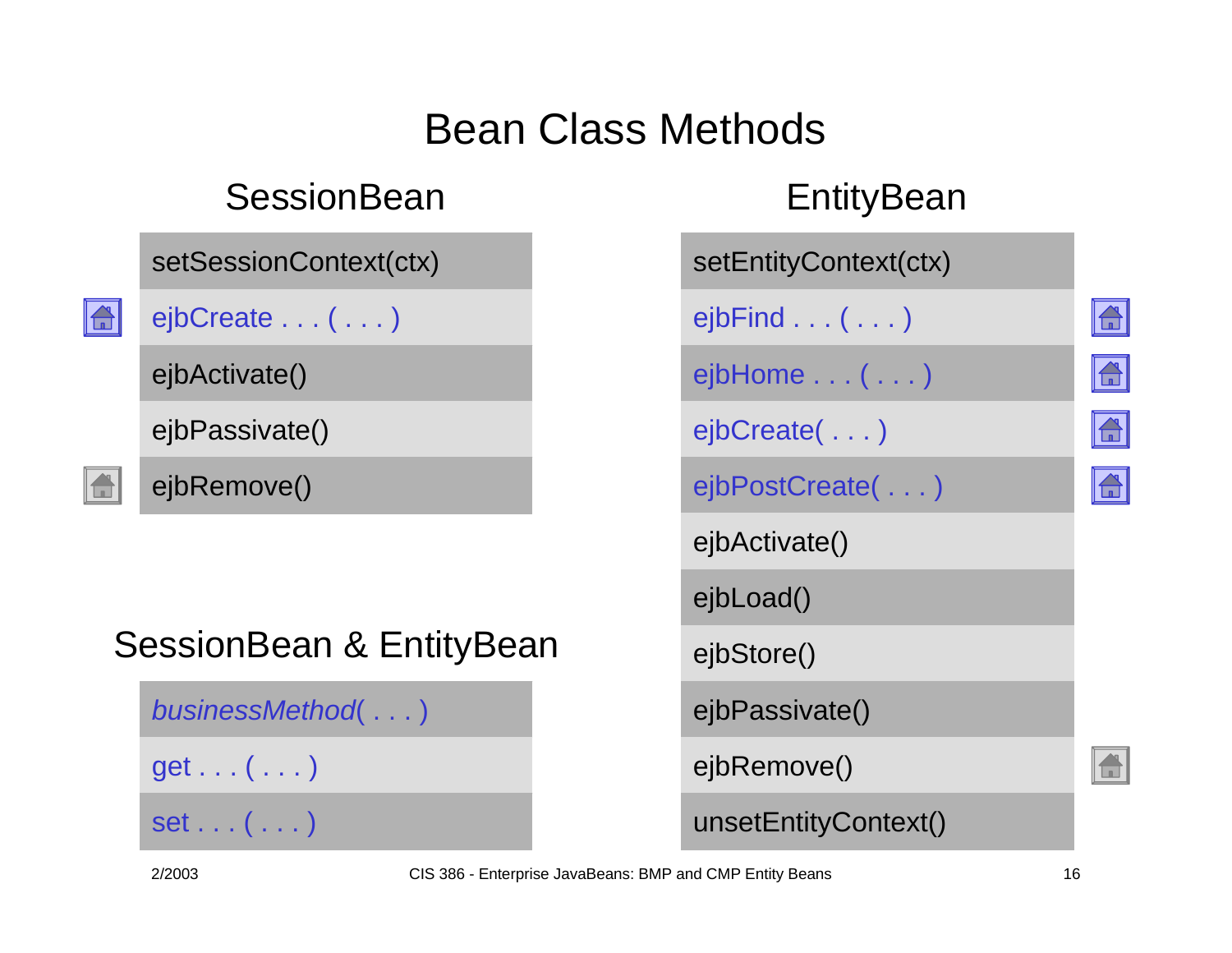## EJB Trail

- •Session Beans
	- –Stateless
	- –Stateful
- Entity Beans
	- Bean-Managed Persistence (BMP)
	- Container-Managed Persistence (CMP)
- Message-Driven Beans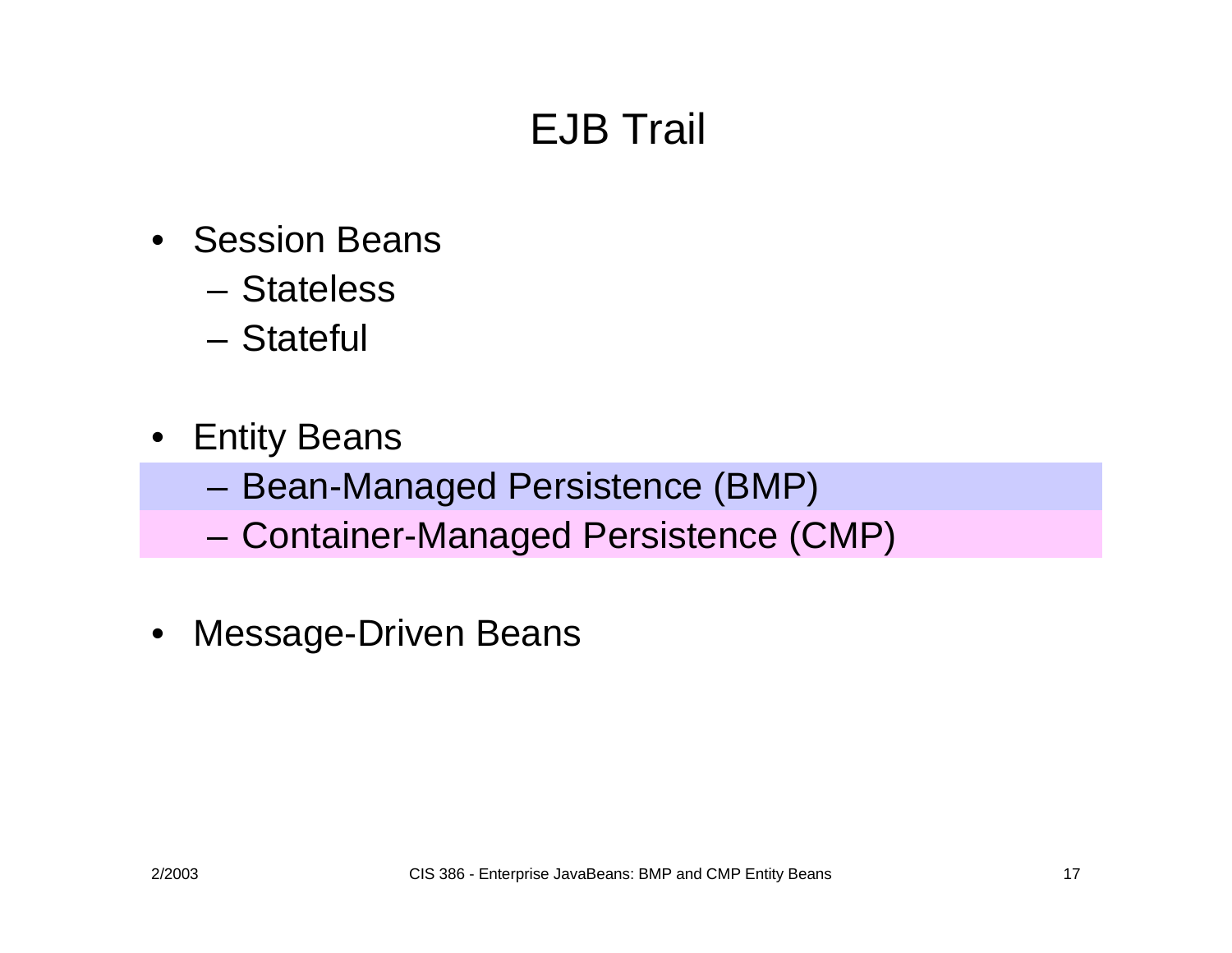#### Without Object Pooling: Multiply And Waste

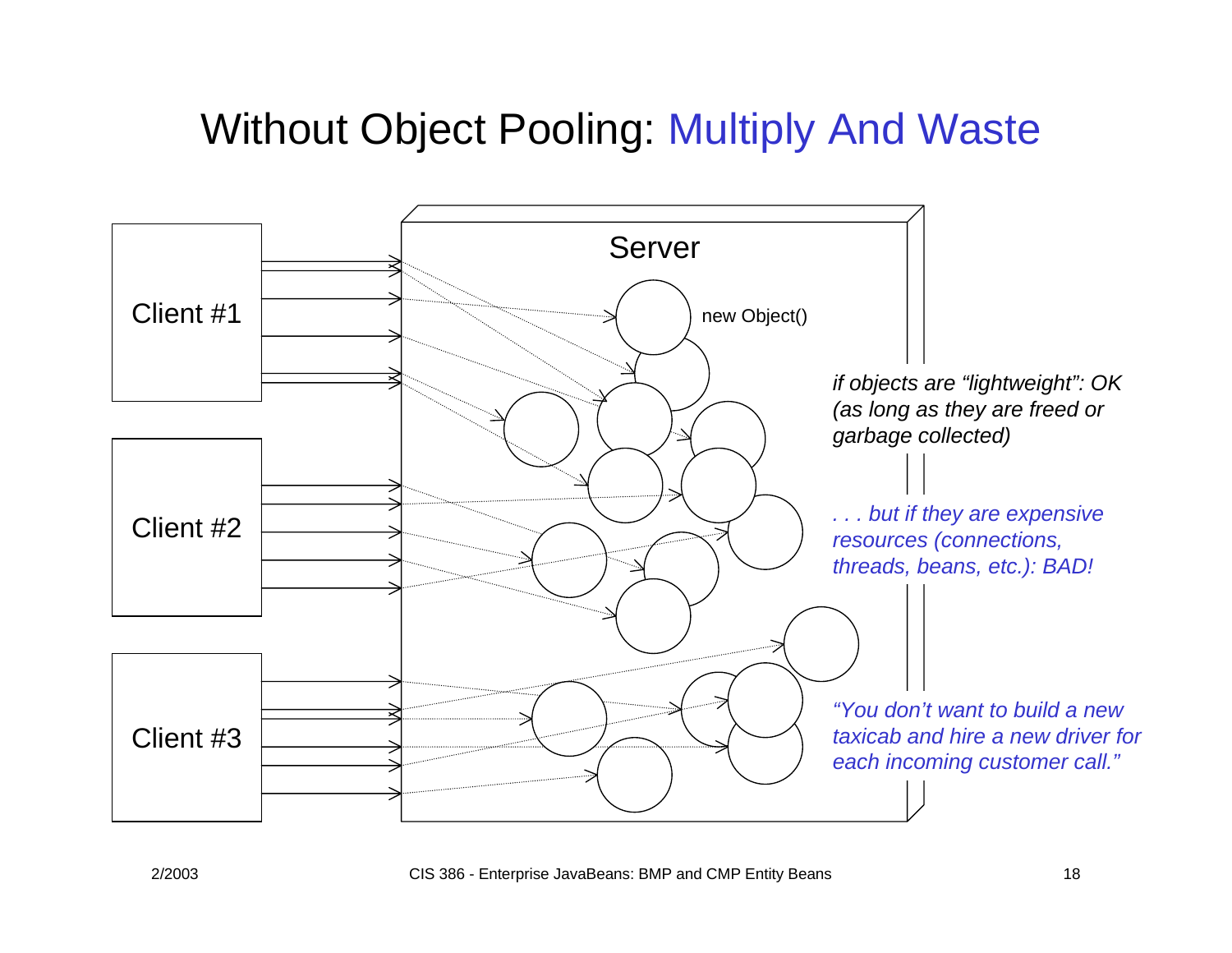#### Object Pooling: Conserve And Reuse

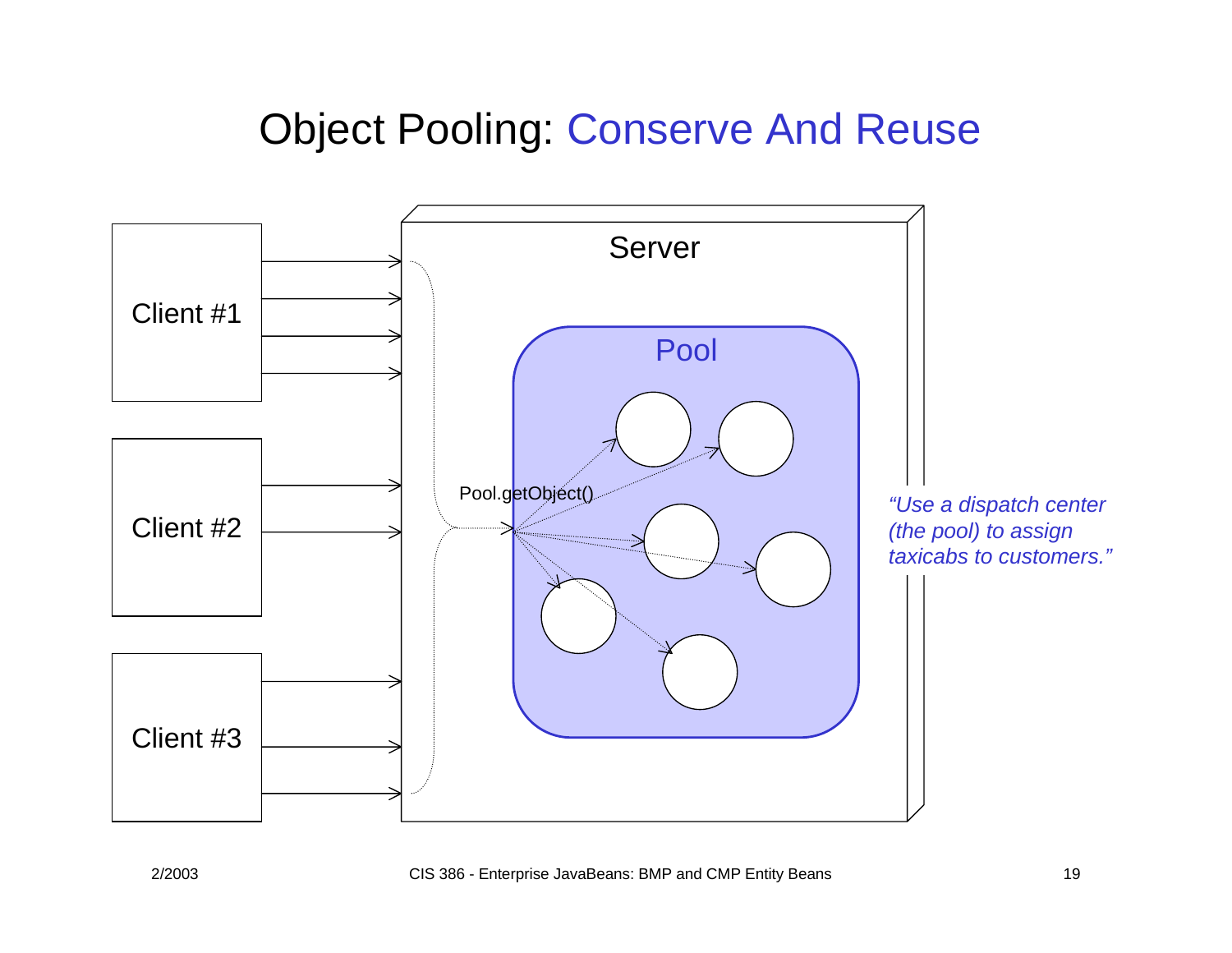#### Object Pooling: Cycle

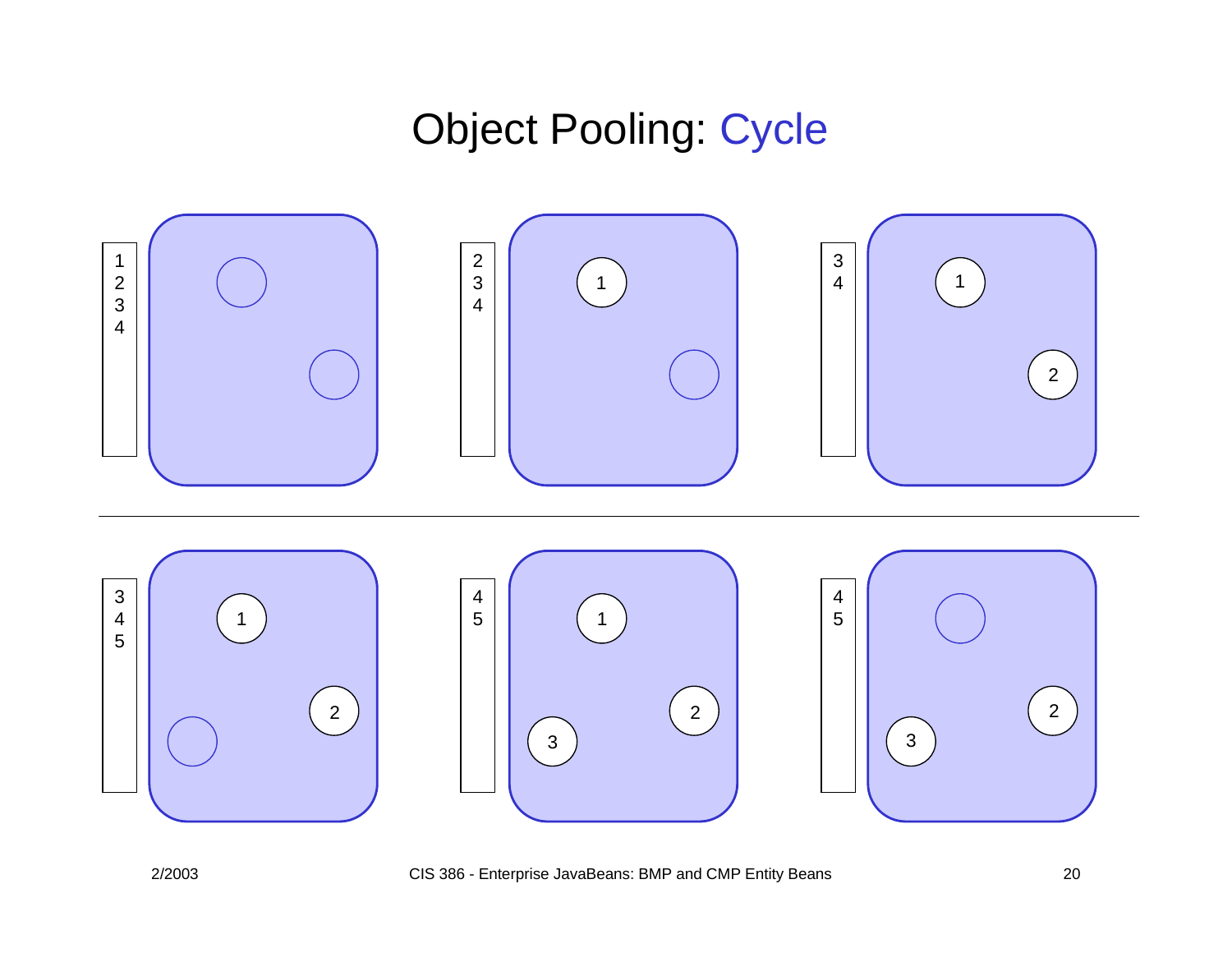### Object Pooling: Cycle

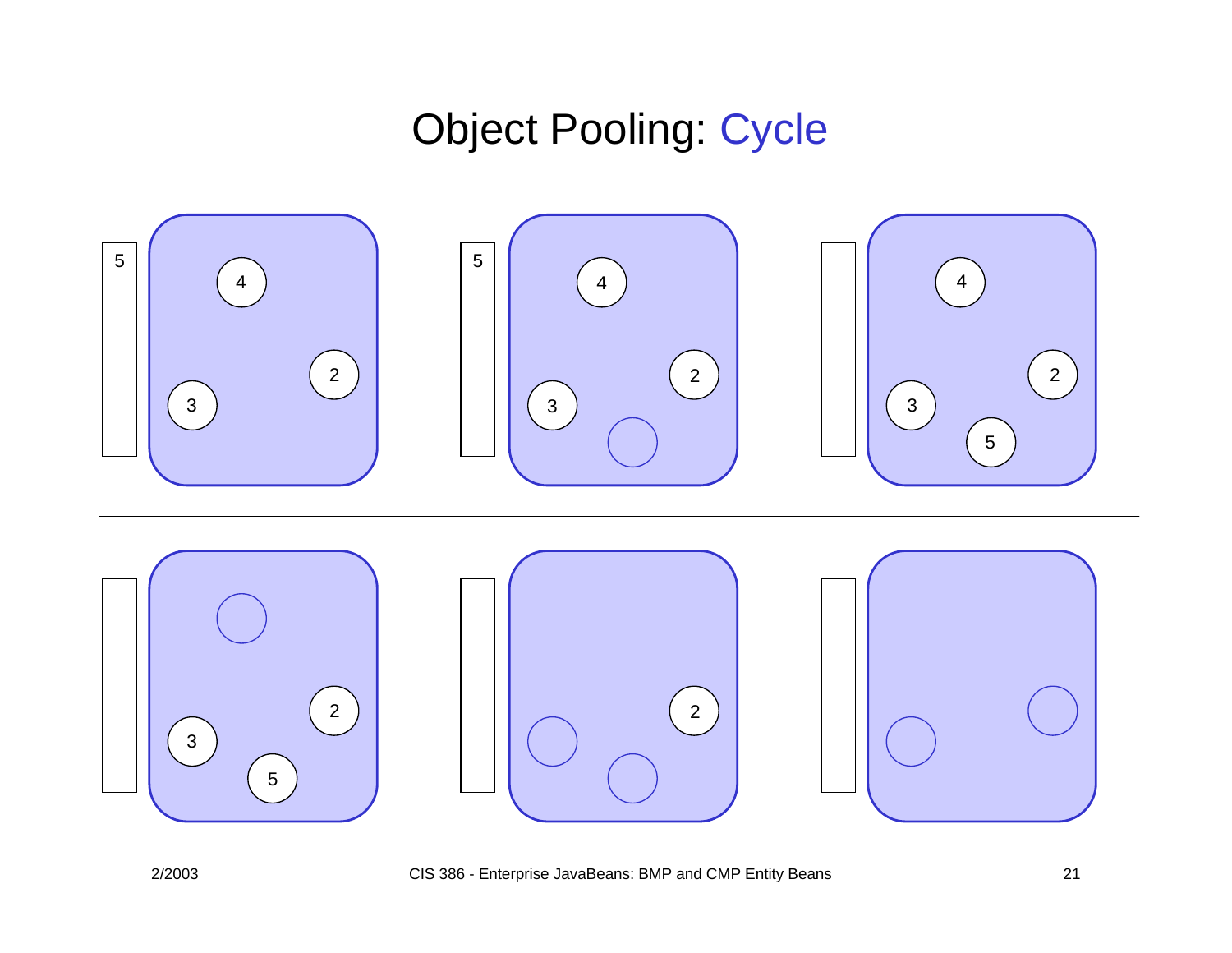### Entity Bean's Lifecyle: The "Easter Eggs" Lab



2/2003 CIS 386 - Enterprise JavaBeans: BMP and CMP Entity Beans 22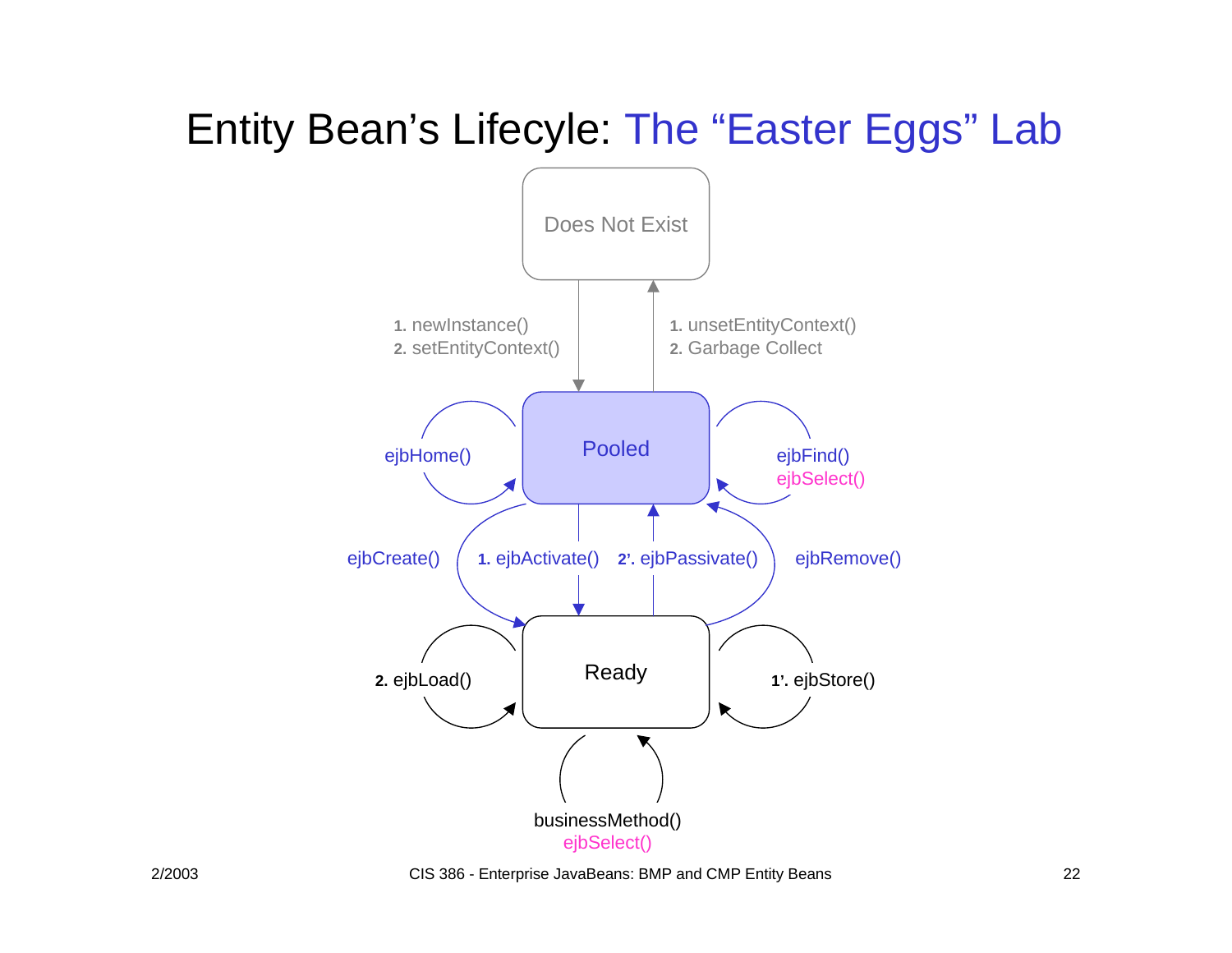#### Entity Beans: BMP & CMP

- • persistence logic is *programmed* in the bean class
- •big Java code for bean class
	- –persistent fields & get/set methods
	- edit & search queries with JDBC
- •small XML deployment descriptors

#### **BMP Entity Beans CMP Entity Beans**

- • persistence logic is *declared* in the deployment descriptors
- •smaller Java code for bean class
	- *no* persistent fields, abstract get/set
	- almost *no* JDBC
- •bigger XML deployment descriptors
	- persistent fields
	- EJB-QL search queries
	- container-specific DB mapping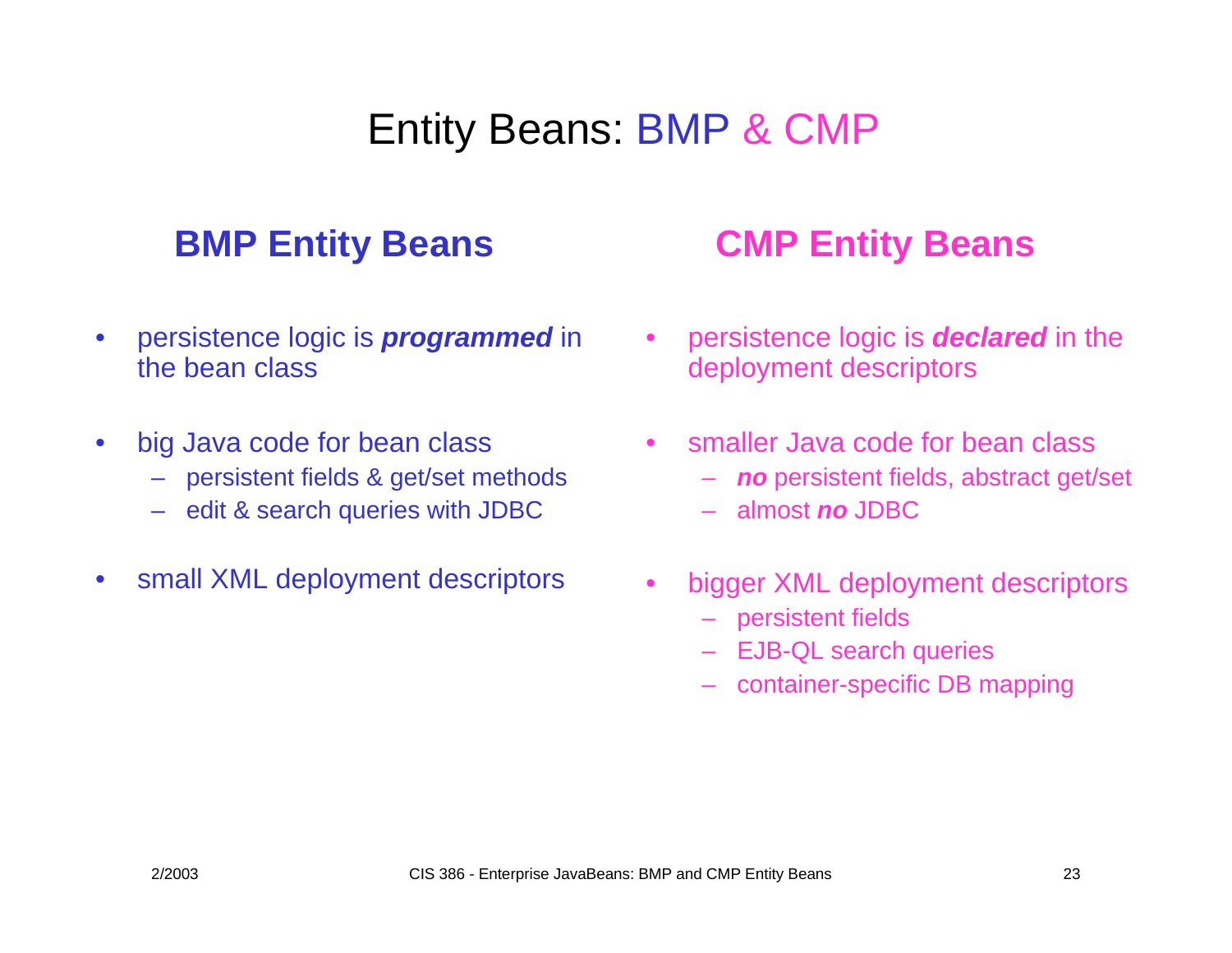## Entity Bean's Business Logic: BMP & CMP

| class MyBean            | abstract                       | class MyBean                                                                                  |
|-------------------------|--------------------------------|-----------------------------------------------------------------------------------------------|
|                         |                                | $\frac{1}{2}$ container-generated $\rightarrow$ <b>Class MyBeanSubclass</b><br>extends MyBean |
| private instance fields | int xxx;                       | private instance fields                                                                       |
|                         |                                |                                                                                               |
| getXXX()                | return xxx;<br>abstract        | getXXX()                                                                                      |
| setXxx( arg)            | abstract<br>$XXX = arg;$       | setXxx( arg)                                                                                  |
| businessMethod()        | $\alpha$ , $\alpha$ , $\alpha$ | businessMethod()                                                                              |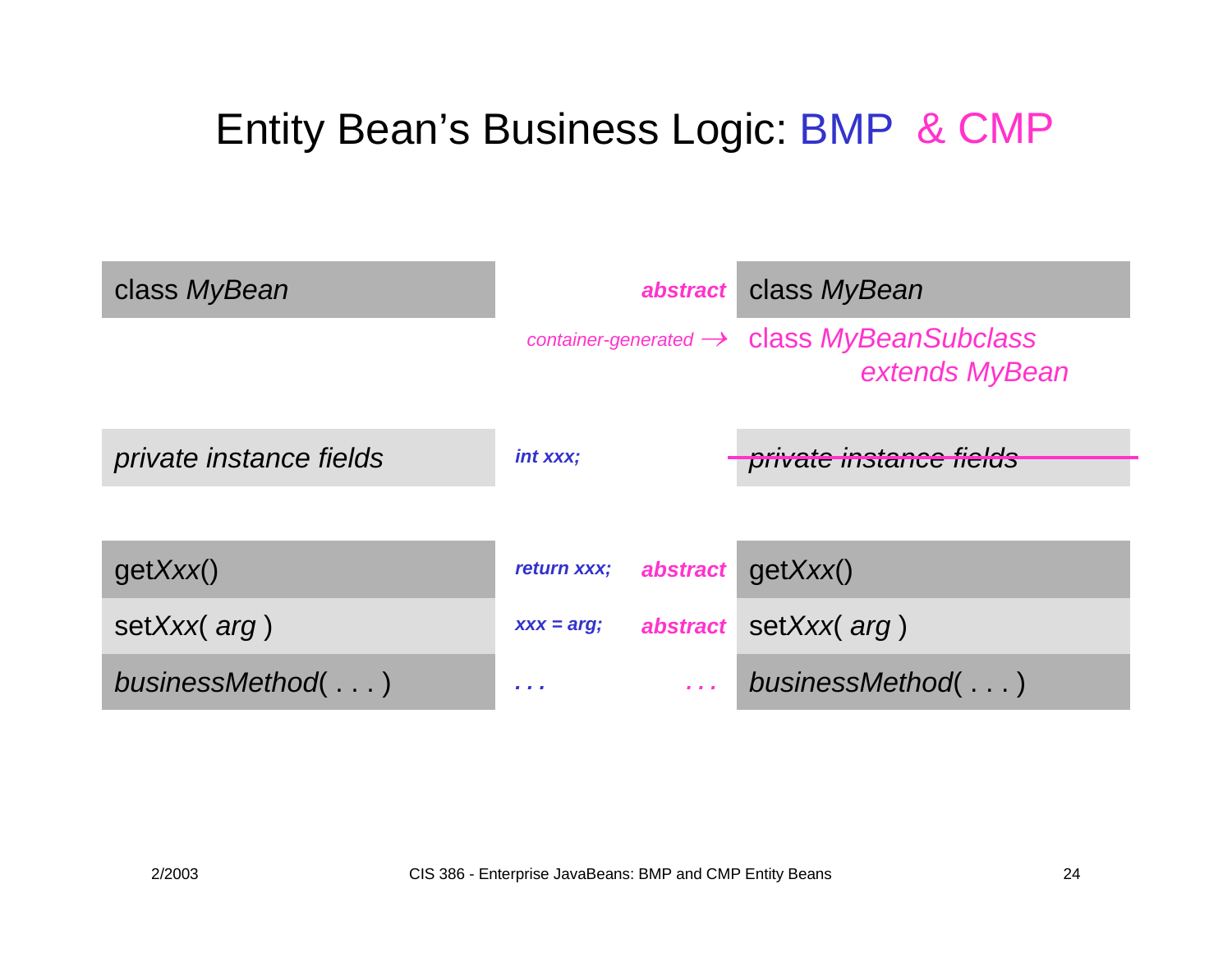| setEntityContext(ctx)            | $ctx = ctx$<br>$ctx = ctx$                                                              | setEntityContext(ctx)                                                                   |
|----------------------------------|-----------------------------------------------------------------------------------------|-----------------------------------------------------------------------------------------|
| $ej$ bFind $\ldots$ ( $\ldots$ ) | <b>SELECT</b>                                                                           | $EJB-QL$ $\leftarrow$ $\leftarrow$ $\leftarrow$ $\leftarrow$ $\leftarrow$ $\rightarrow$ |
| $ejbHome \ldots (\ldots)$        | <b>SELECT</b><br><b>SELECT</b><br>or ejbSelect()                                        | $ejbHome \ldots (\ldots)$                                                               |
| $eibCreate$                      | $INSERT$ set $()$                                                                       | ejbCreate()                                                                             |
| ejbPostCreate()                  | $\sim 100$<br>$\mathbf{r}=\mathbf{r}+\mathbf{r}$                                        | ejbPostCreate()                                                                         |
| ejbActivate()                    | $\alpha$ , $\alpha$<br>$\mathbf{z}=\mathbf{z}+\mathbf{z}$                               | ejbActivate()                                                                           |
| ejbLoad()                        | <b>SELECT</b> post-SELECT                                                               | ejbLoad()                                                                               |
| ejbStore()                       | <b>UPDATE</b> pre-UPDATE                                                                | ejbStore()                                                                              |
| ejbPassivate()                   | $\mathcal{A}^{\prime}$ and $\mathcal{A}^{\prime}$<br>$\mathbf{z}=\mathbf{z}+\mathbf{z}$ | ejbPassivate()                                                                          |
| ejbRemove()                      | <b>DELETE</b><br>pre-DELETE                                                             | ejbRemove()                                                                             |
| unsetEntityContext()             | $ctx = null$<br>$ctx = null$                                                            | unsetEntityContext()                                                                    |
| <b>JDBC</b>                      |                                                                                         | JDDU                                                                                    |

2/2003 CIS 386 - Enterprise JavaBeans: BMP and CMP Entity Beans 25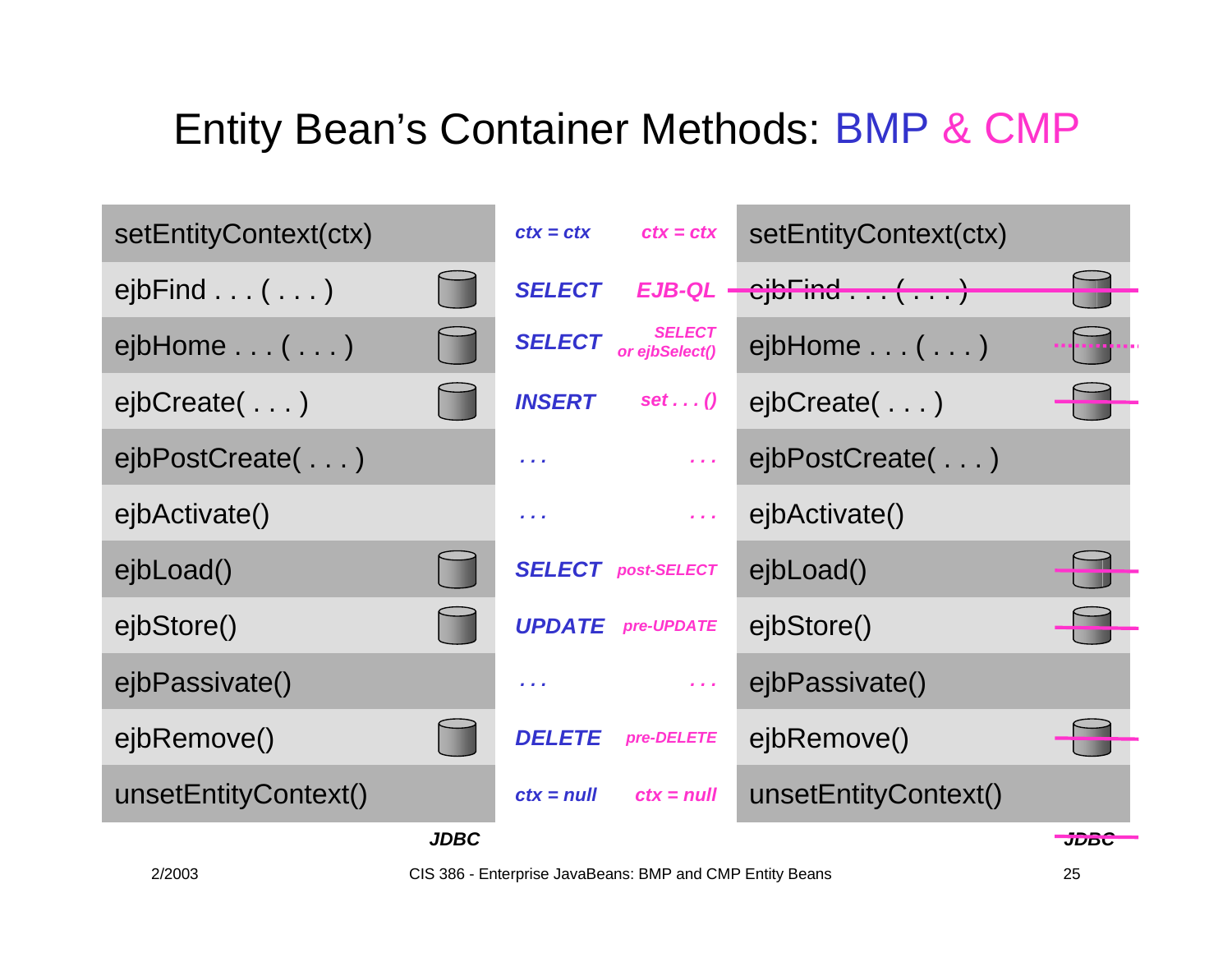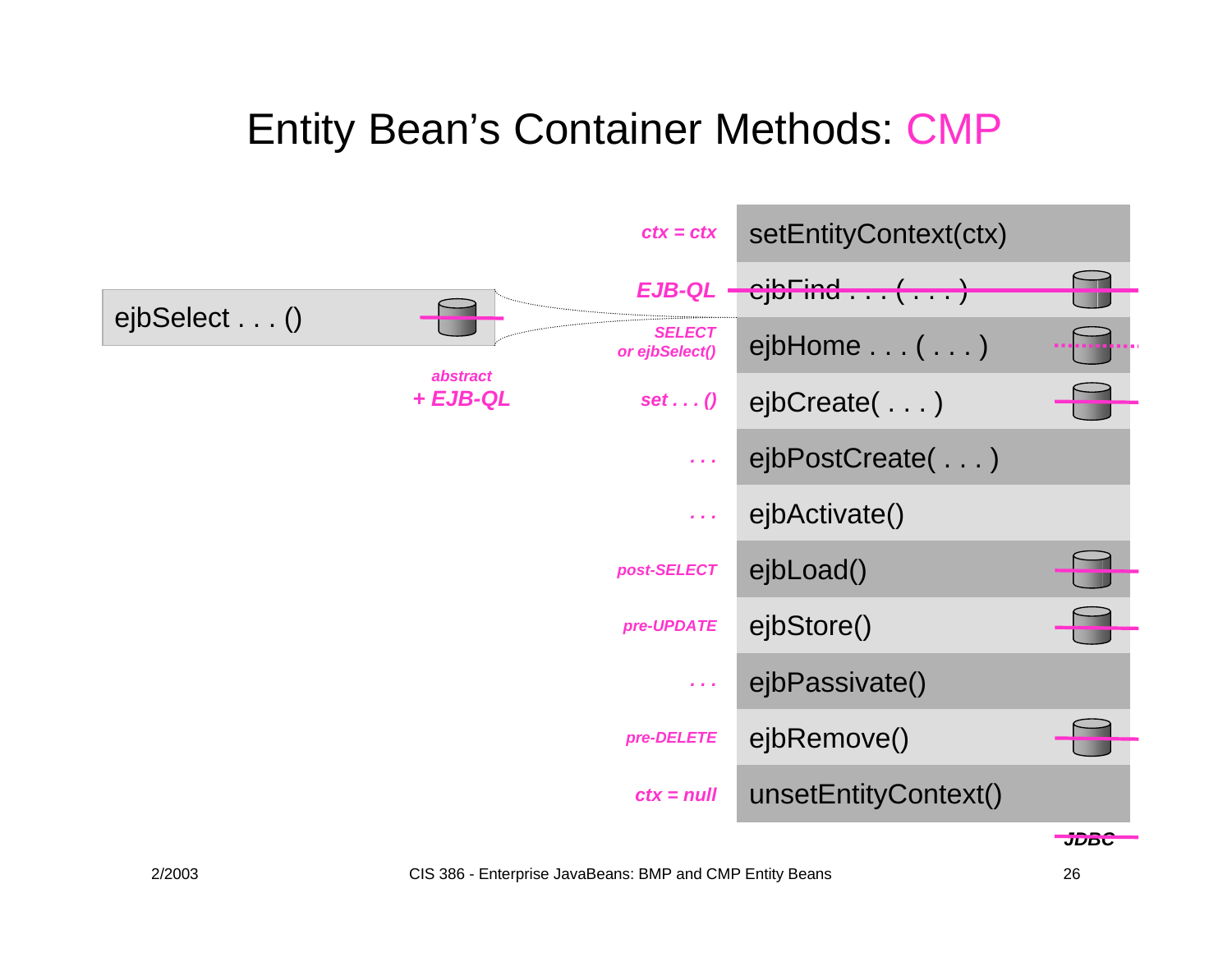## Exception Handling

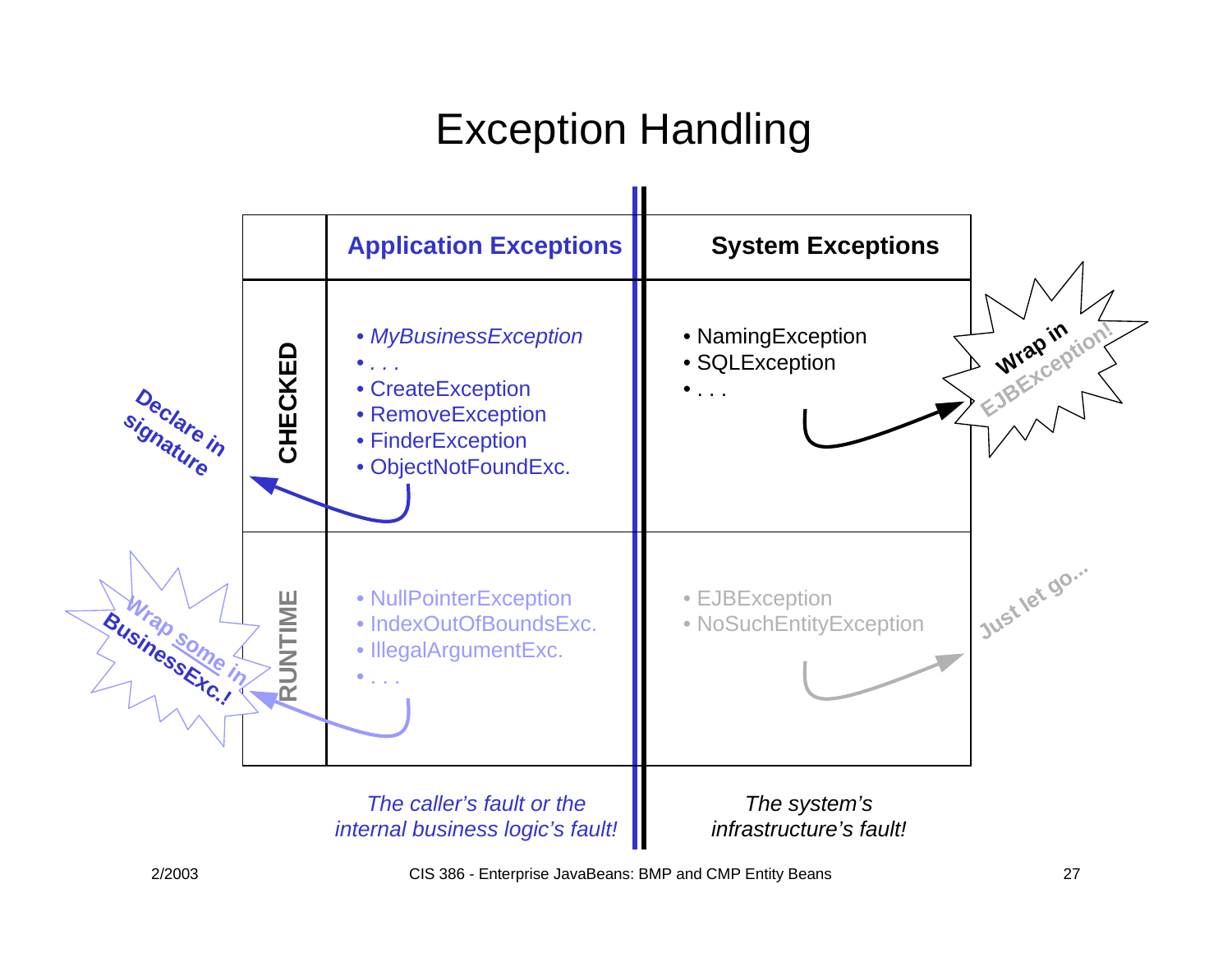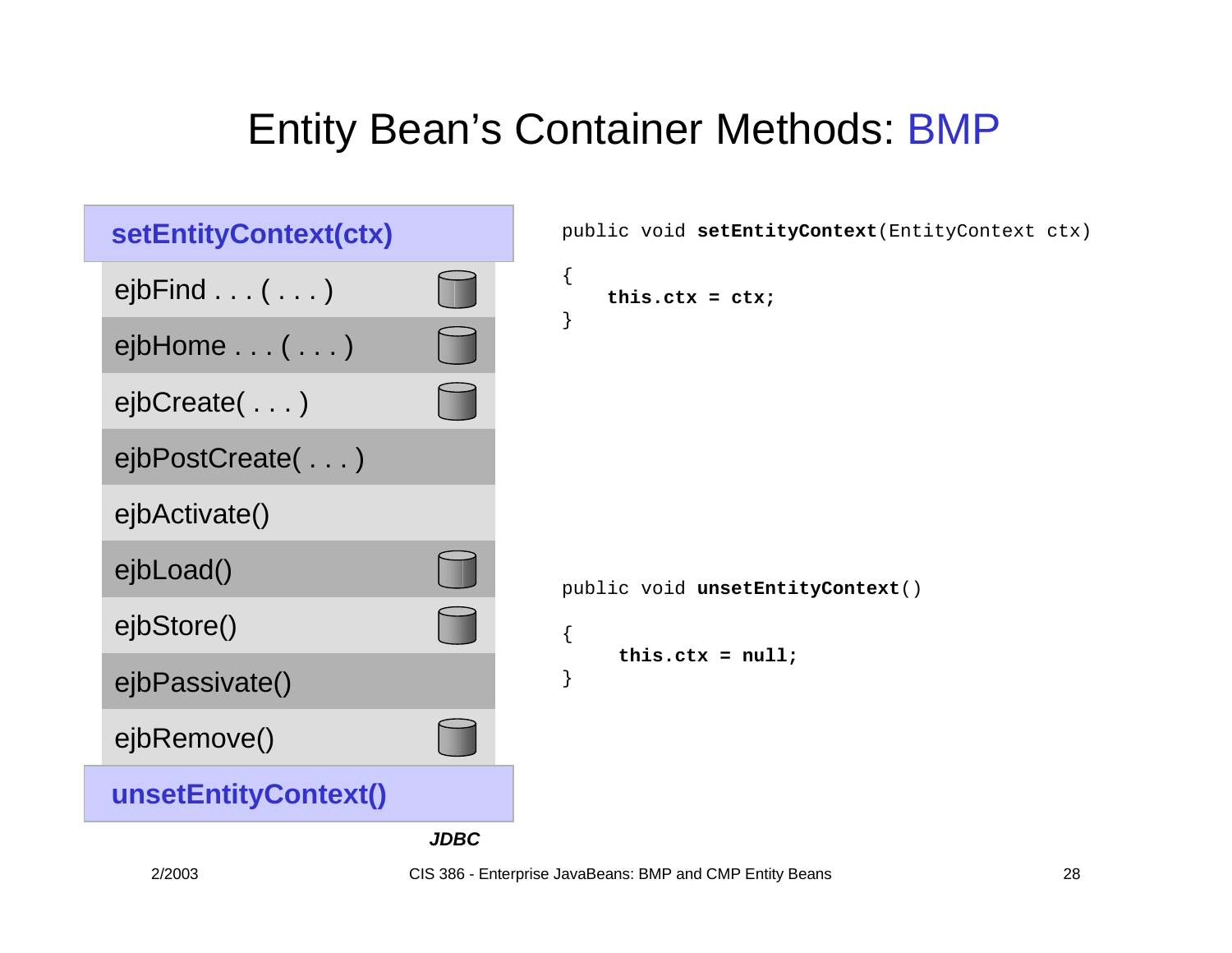

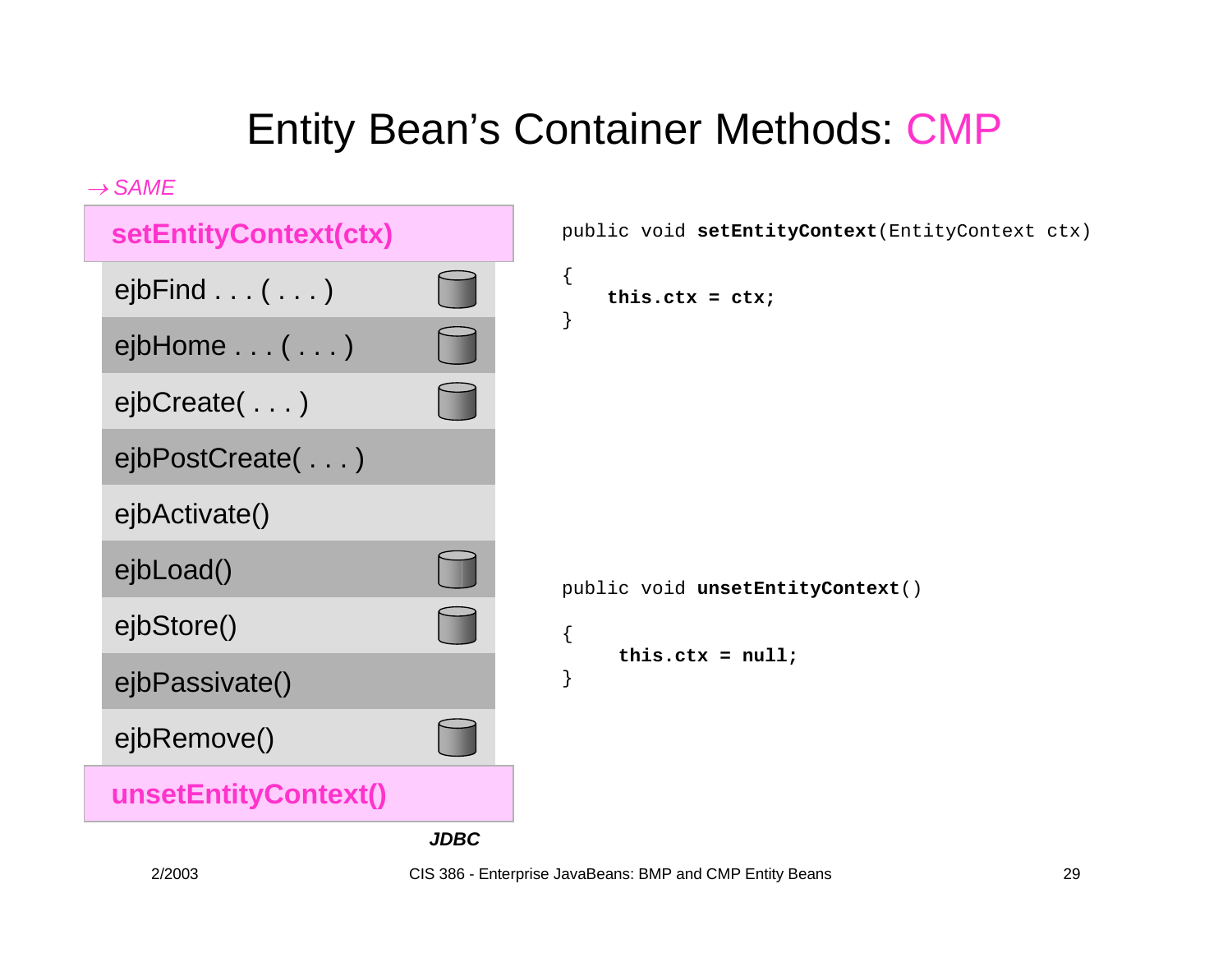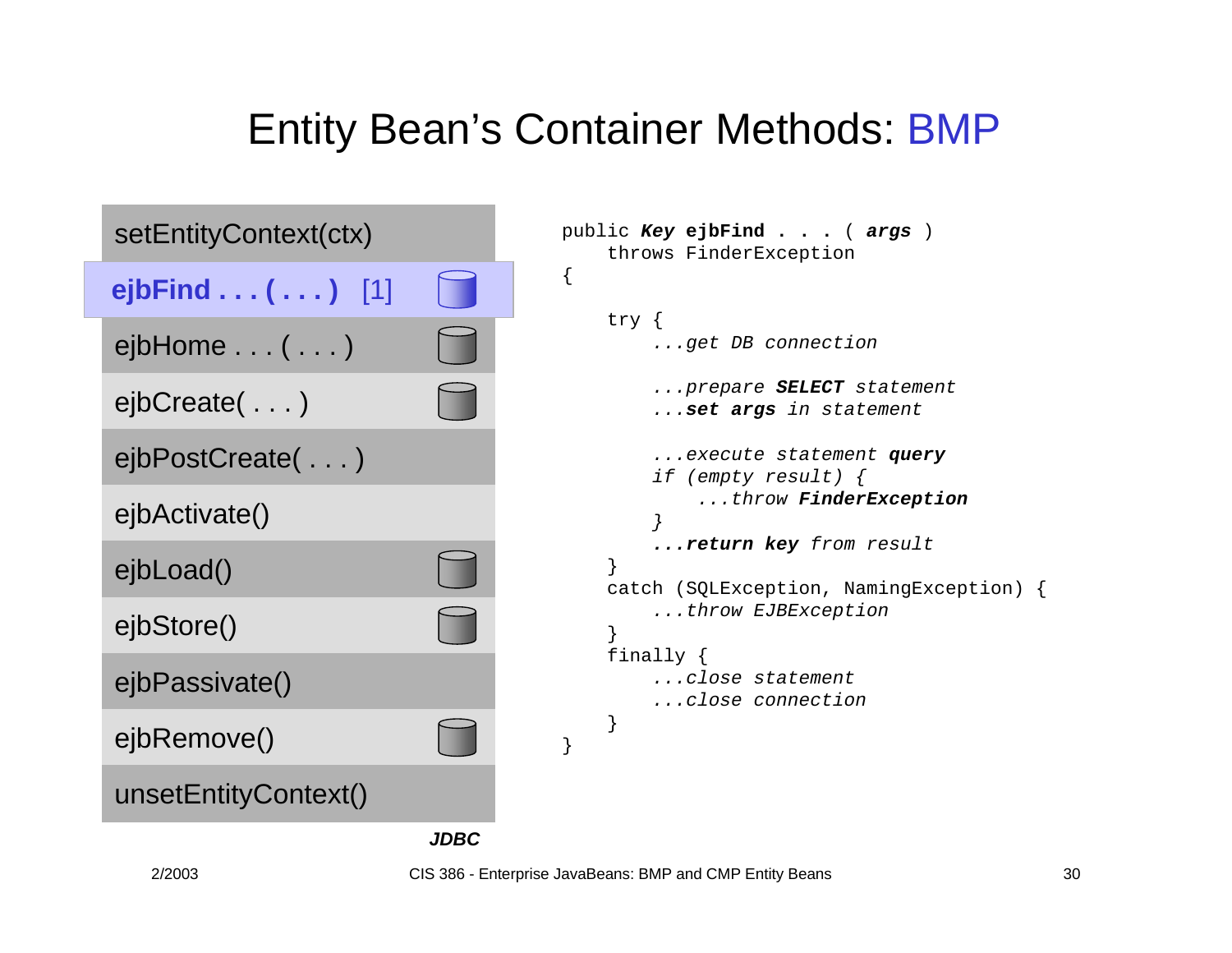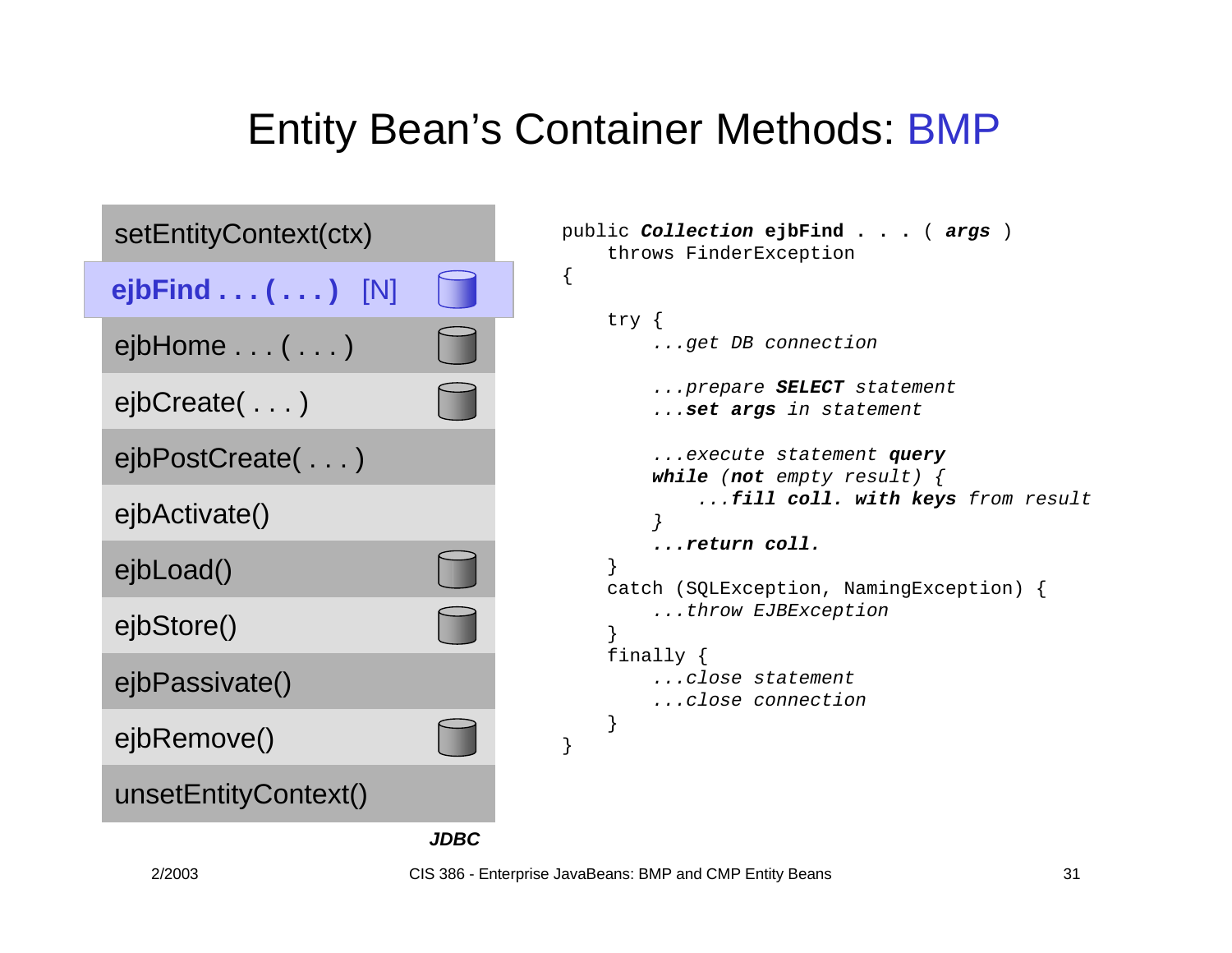#### → *IMPLEMENT IN EJB-QL*

| setEntityContext(ctx)                                    | public Key/Collection ejbFind                                                                                                                          |
|----------------------------------------------------------|--------------------------------------------------------------------------------------------------------------------------------------------------------|
| <u>ila Finadol de la l</u><br>$G$ <sub>l</sub> ur mu ( ) | throws FinderException                                                                                                                                 |
| $ejbHome \ldots (\ldots)$                                | ejb-jar.xml<br><entity></entity>                                                                                                                       |
| $eibCreate$                                              | $\mathbf{a}^{\prime}$ , $\mathbf{a}^{\prime}$ , $\mathbf{a}^{\prime}$ , $\mathbf{a}^{\prime}$<br><persistence-type><b>Container</b></persistence-type> |
| ejbPostCreate()                                          | <b>Contract Contract</b><br><query><br/><query-method></query-method></query>                                                                          |
| ejbActivate()                                            | <method-name>find </method-name><br><method-params>args</method-params>                                                                                |
| ejbLoad()                                                | <br>$\leq$ jb-ql><br>SELECT OBJECT $(q)$ FROM                                                                                                          |
| ejbStore()                                               | $\langle$ /ejb-ql><br>                                                                                                                                 |
| ejbPassivate()                                           | <b>All Contracts</b><br>                                                                                                                               |
| ejbRemove()                                              |                                                                                                                                                        |
| unsetEntityContext()                                     |                                                                                                                                                        |
| <b>JDBC</b>                                              |                                                                                                                                                        |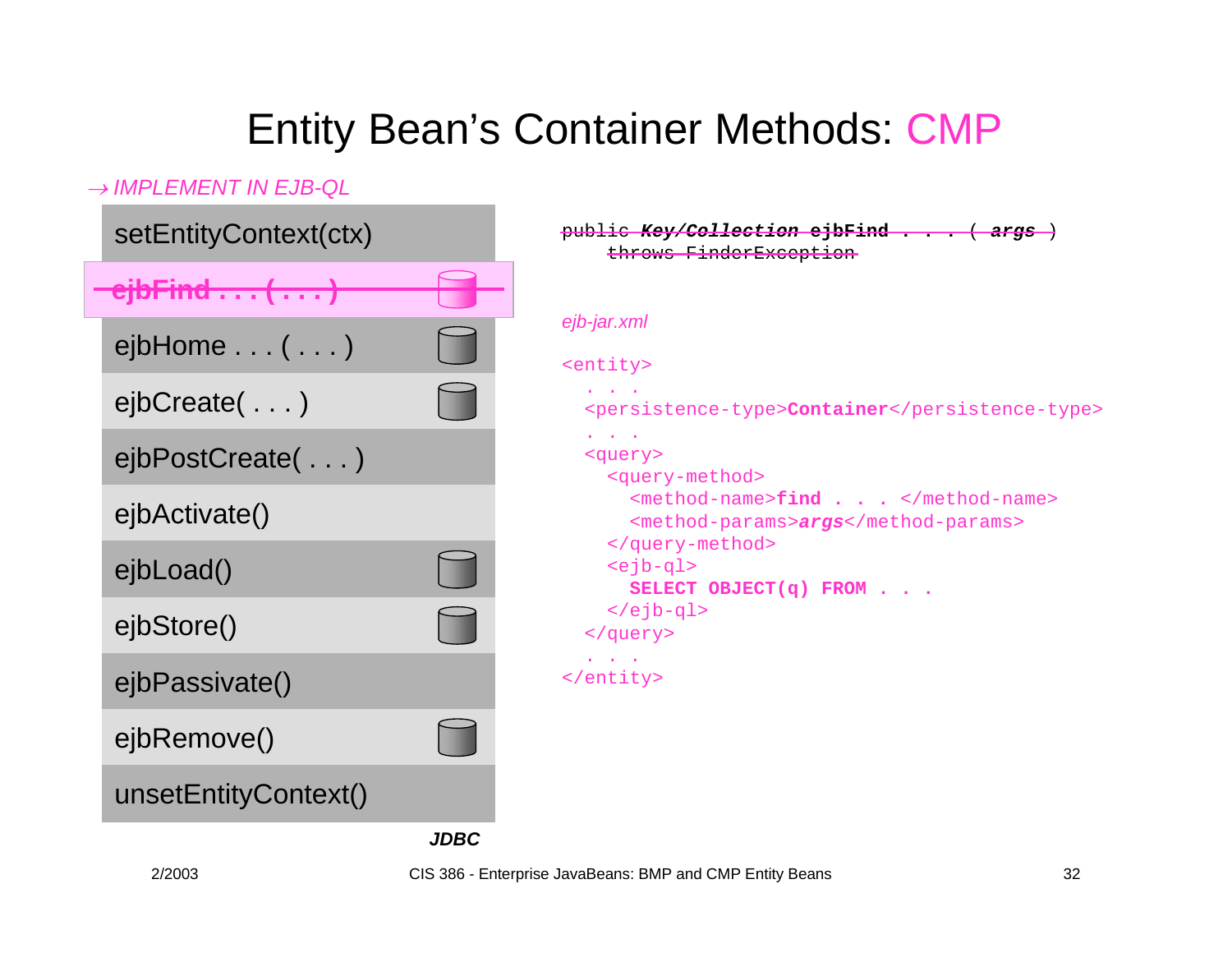#### → *ABSTRACT METHOD AND EJB-QL*

| setEntityContext(ctx)                                                 | public abstract Collection ejbSelect ()<br>throws FinderException;                       |
|-----------------------------------------------------------------------|------------------------------------------------------------------------------------------|
| $\n  nih$<br>$\sqrt{1-\lambda}$<br>ejbSelect ()<br><b>The Co</b><br>E | ejb-jar.xml<br><entity></entity>                                                         |
| $eibCreate$                                                           | $\mathbf{r} = \mathbf{r} + \mathbf{r}$<br><persistence-type>Container</persistence-type> |
| ejbPostCreate()                                                       | and a state<br><query><br/><query-method></query-method></query>                         |
| ejbActivate()                                                         | <method-name>ejbSelect </method-name><br><method-params></method-params>                 |
| ejbLoad()                                                             | <br>$\leq$ jb-ql><br>SELECT q.xxx FROM                                                   |
| ejbStore()                                                            | $\langle$ /ejb-ql><br>                                                                   |
| ejbPassivate()                                                        | <b>All Street Avenue</b><br>                                                             |
| ejbRemove()                                                           |                                                                                          |
| unsetEntityContext()                                                  |                                                                                          |
| <b>JDBC</b>                                                           |                                                                                          |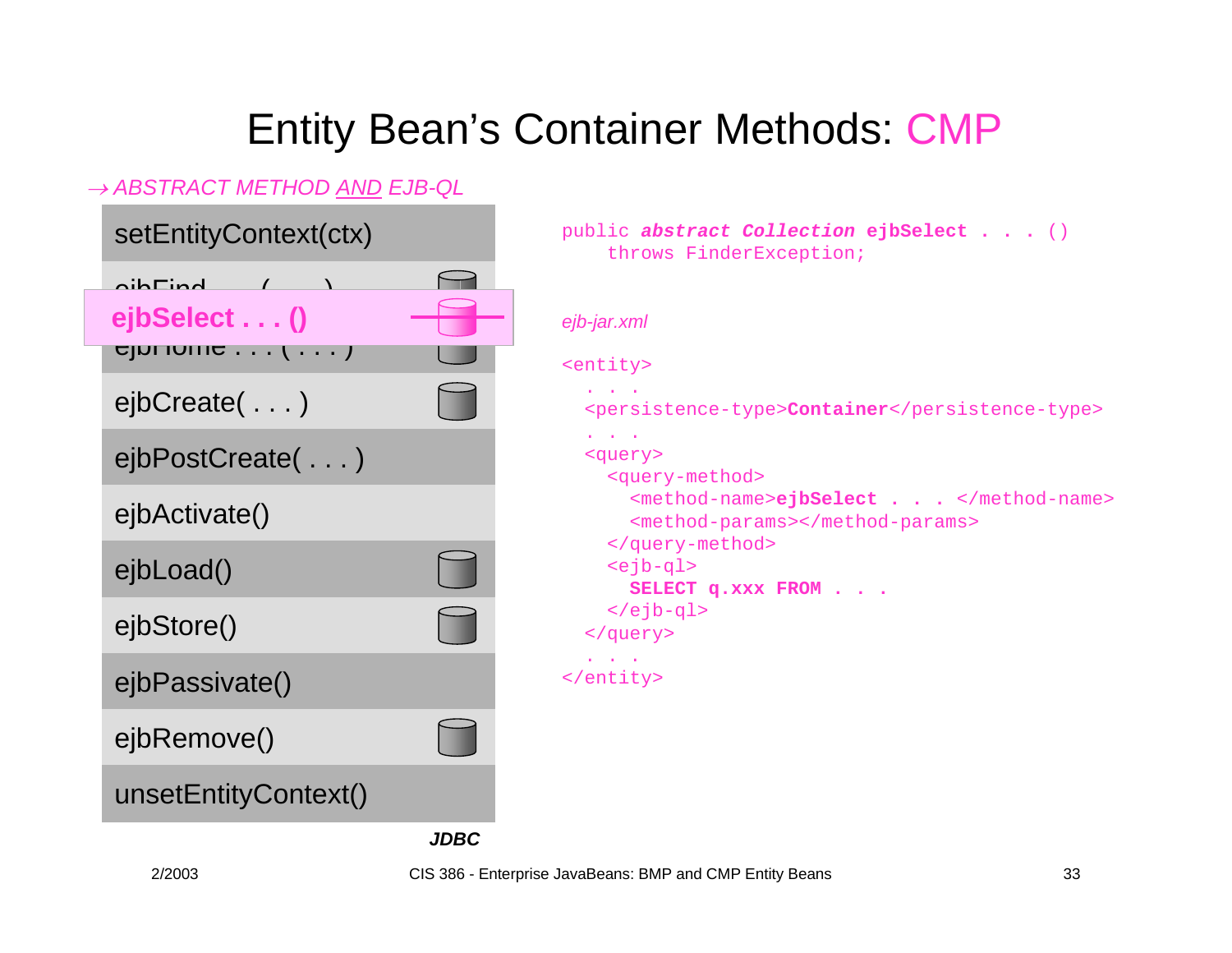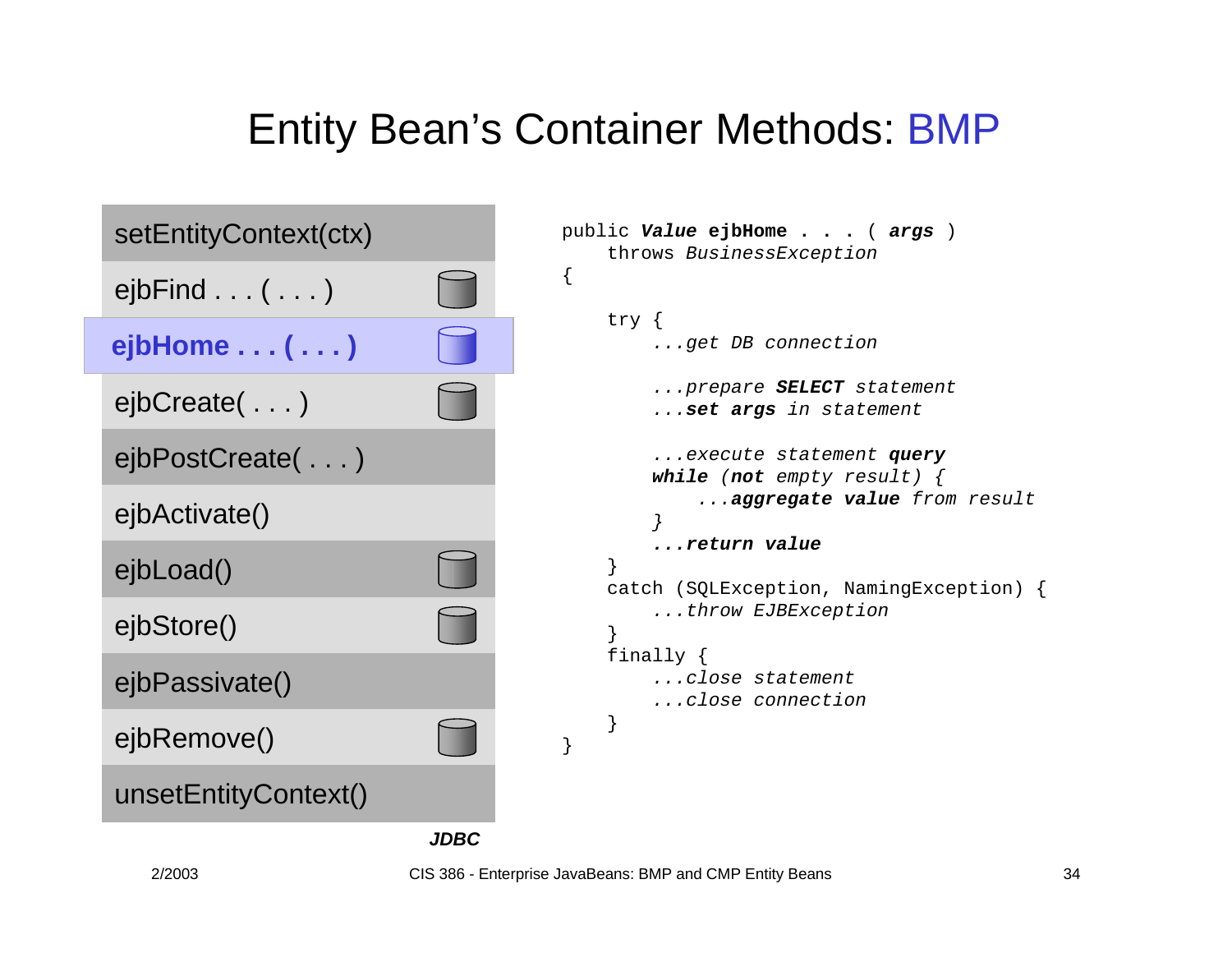#### → *SAME OR USE ejbSelect()*

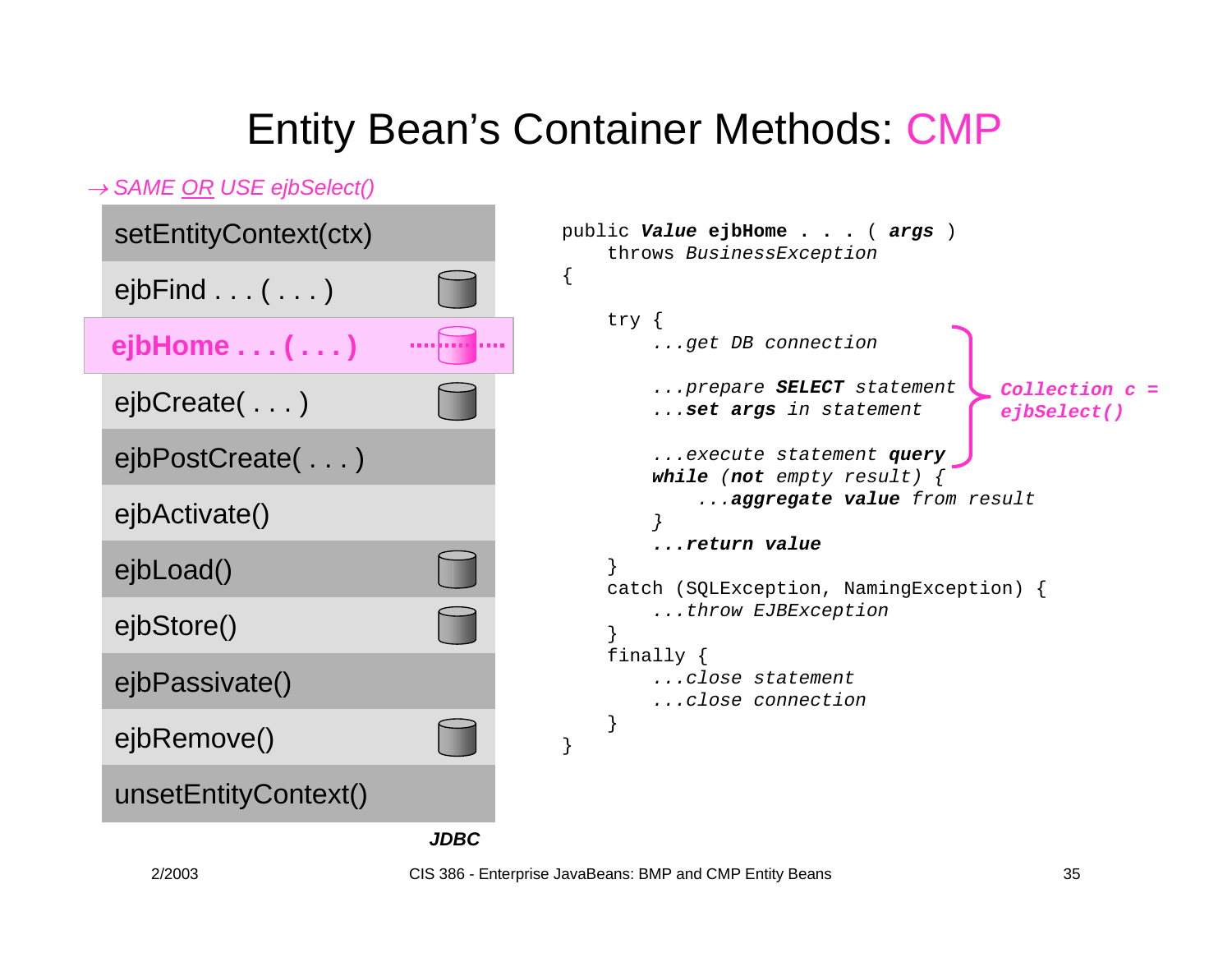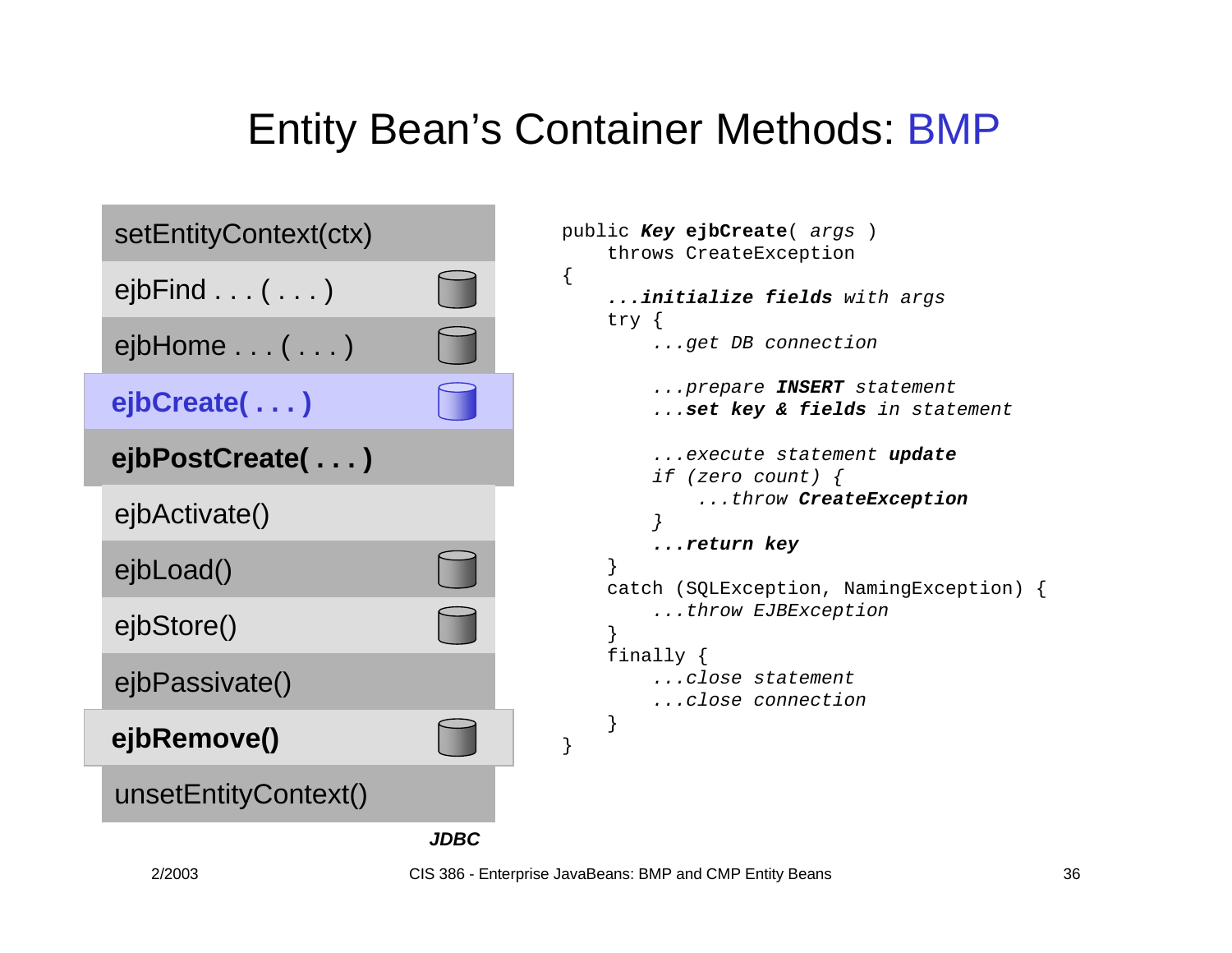#### → *NO JDBC: set . . . () ONLY*

| setEntityContext(ctx)            |             | public Key ejbCreate ( args )<br>throws CreateException |  |  |
|----------------------------------|-------------|---------------------------------------------------------|--|--|
| $ej$ bFind $\ldots$ ( $\ldots$ ) |             | initialize fields with args, using setXxx()             |  |  |
| $ejbHome \ldots (\ldots)$        |             |                                                         |  |  |
| ejbCreate()                      |             |                                                         |  |  |
| ejbPostCreate()                  |             |                                                         |  |  |
| ejbActivate()                    |             |                                                         |  |  |
| ejbLoad()                        |             | return key                                              |  |  |
| ejbStore()                       |             |                                                         |  |  |
| ejbPassivate()                   |             |                                                         |  |  |
| ejbRemove()                      |             |                                                         |  |  |
| unsetEntityContext()             |             |                                                         |  |  |
|                                  | <b>JDBC</b> |                                                         |  |  |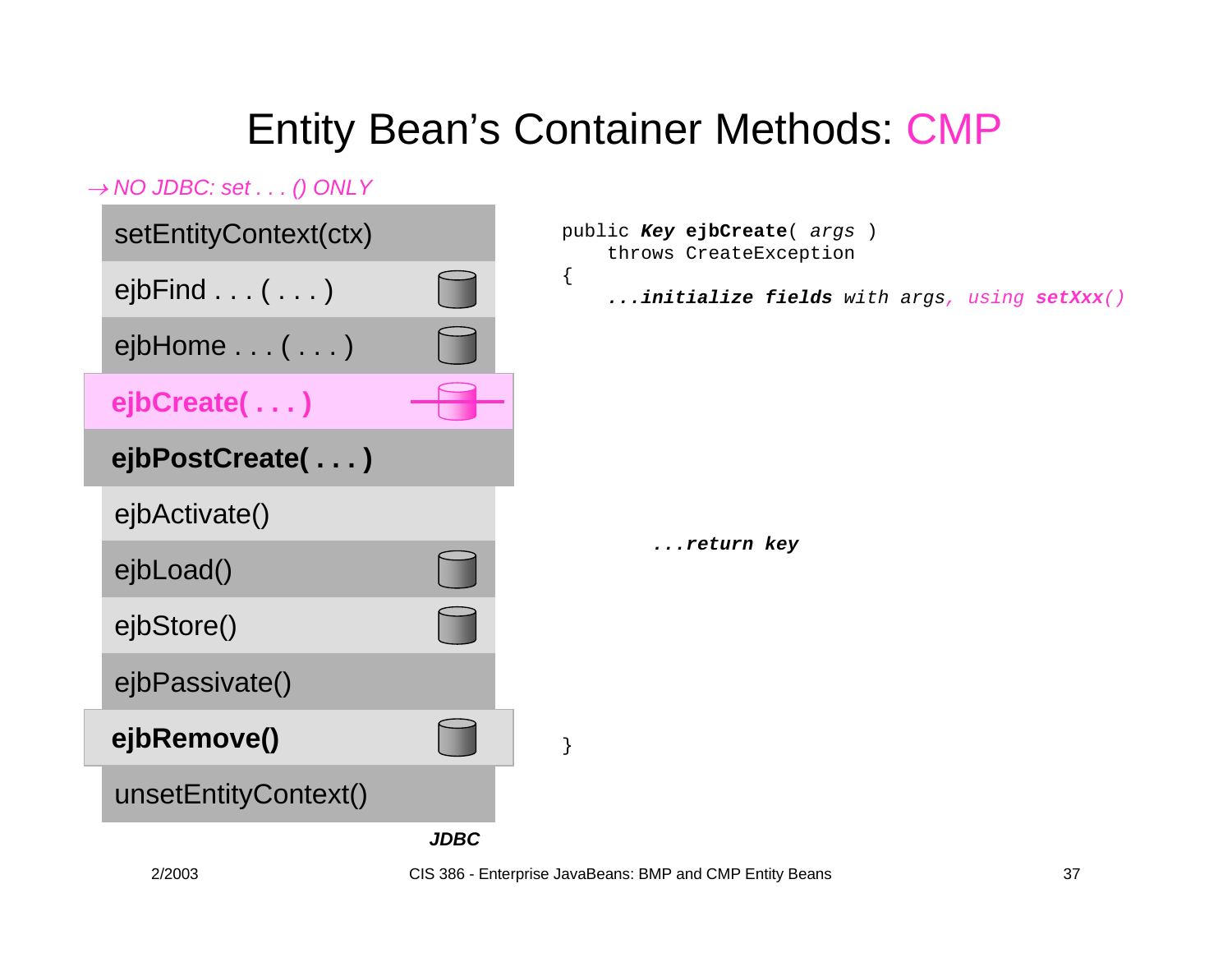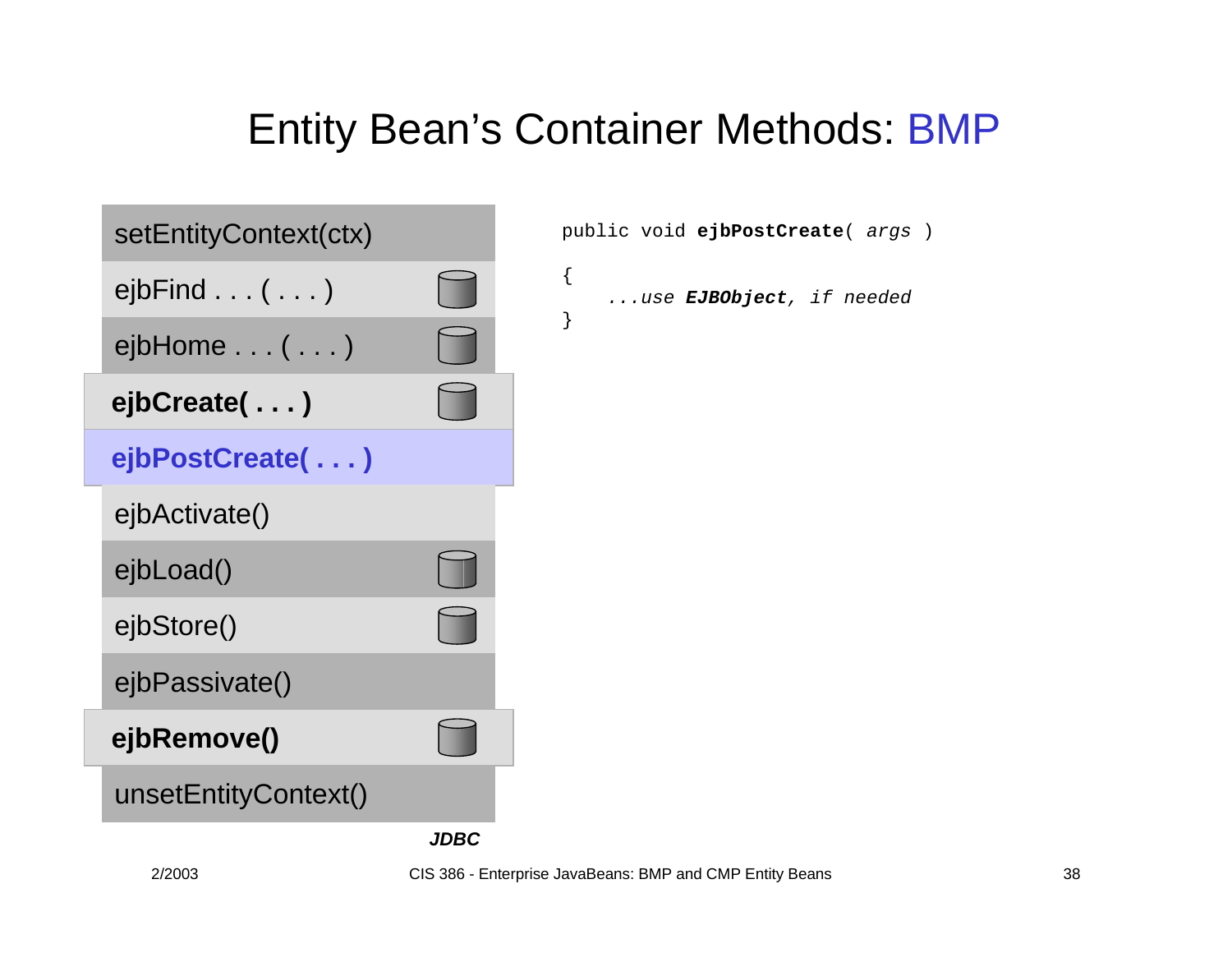#### → *SAME*

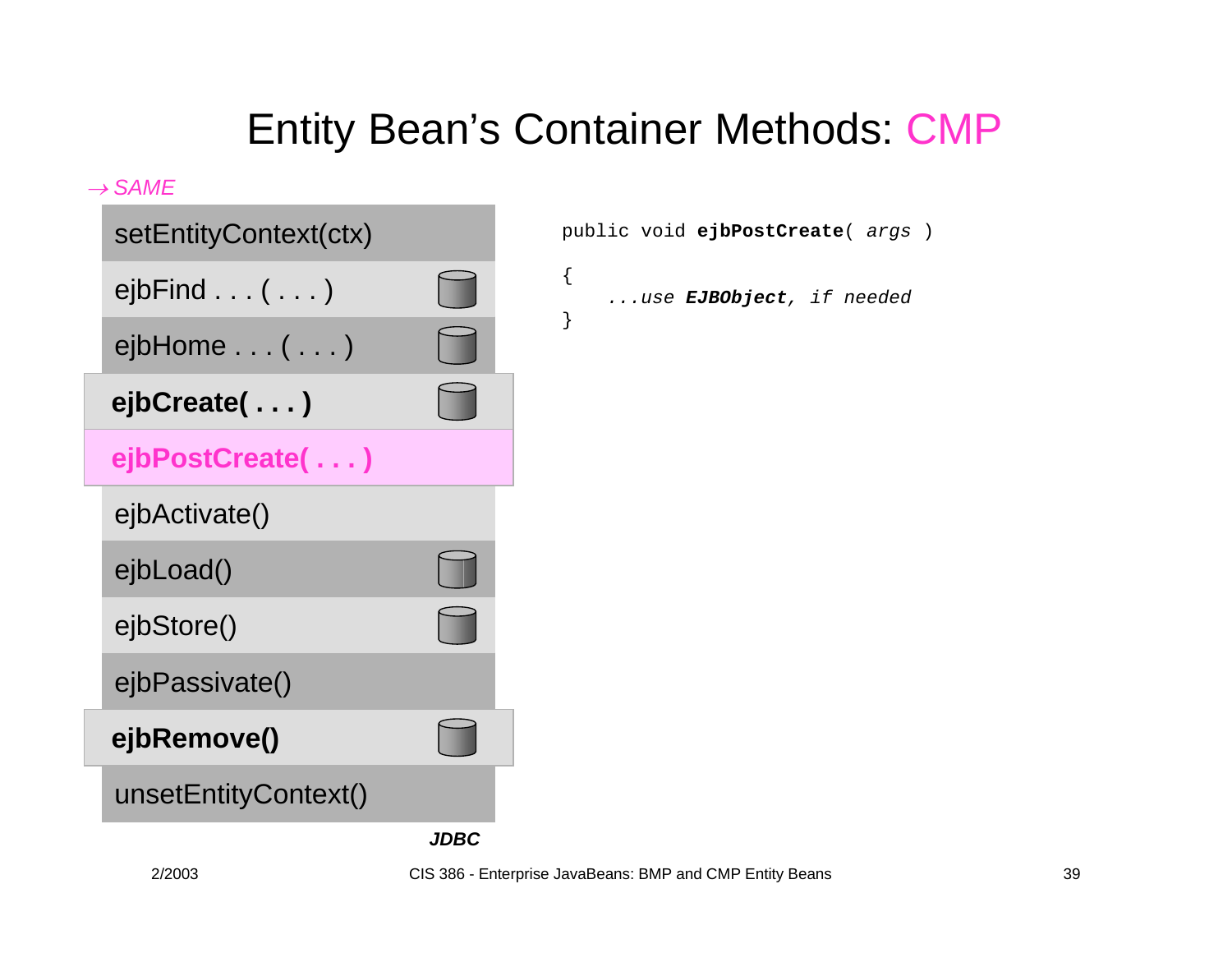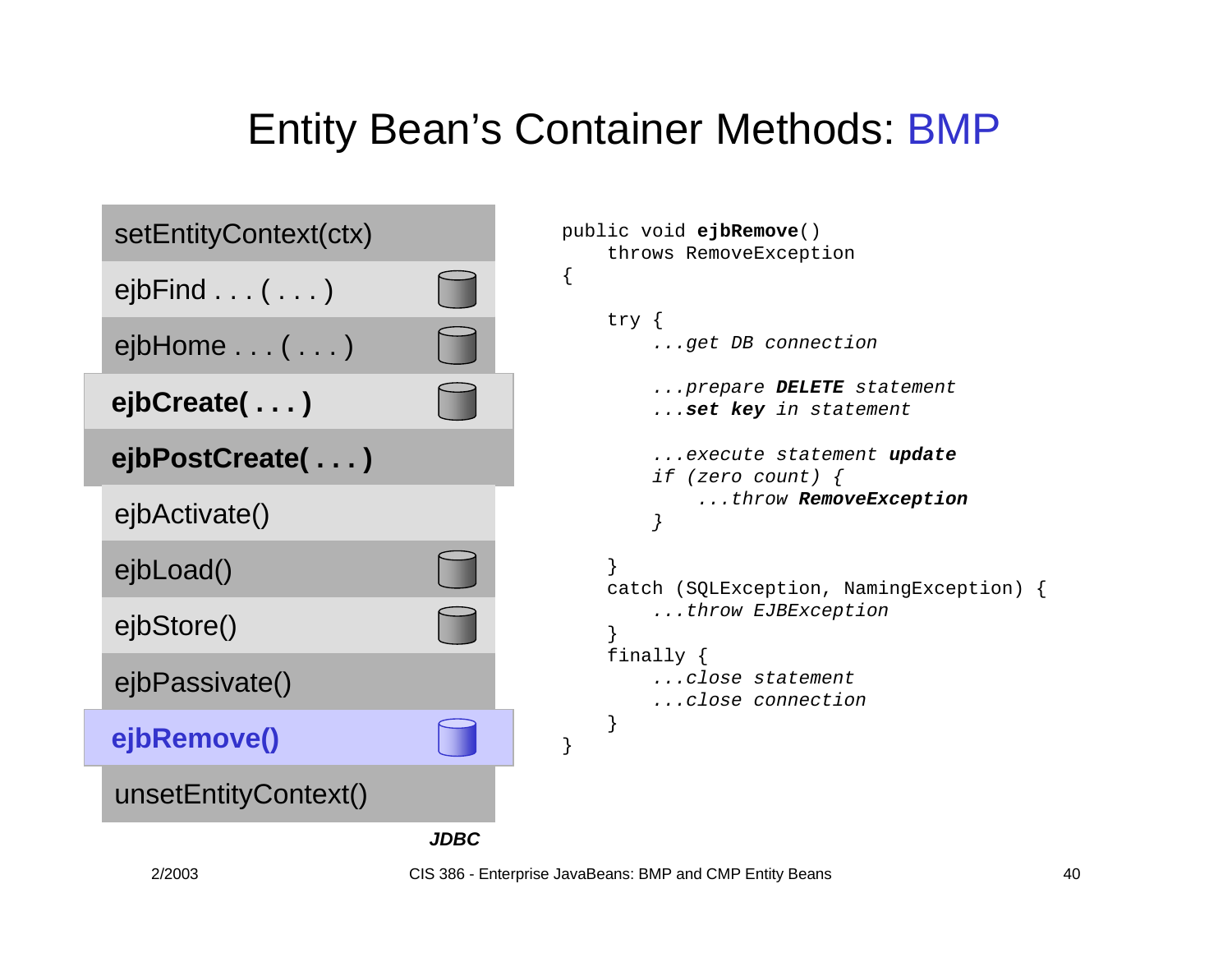{

#### → *NO JDBC: pre-DELETE ONLY*

| setEntityContext(ctx)            |                    |
|----------------------------------|--------------------|
| $e$ jbFind $\ldots$ ( $\ldots$ ) |                    |
| $e$ jbHome $\ldots$ $(\ldots)$   |                    |
| ejbCreate()                      |                    |
| ejbPostCreate()                  |                    |
| ejbActivate()                    |                    |
| ejbLoad()                        |                    |
| ejbStore()                       |                    |
| ejbPassivate()                   |                    |
| ejbRemove()                      |                    |
| unsetEntityContext()             |                    |
|                                  | <i><b>JDBC</b></i> |

public void **ejbRemove**() throws RemoveException

*...possible pre-DELETE processing*

}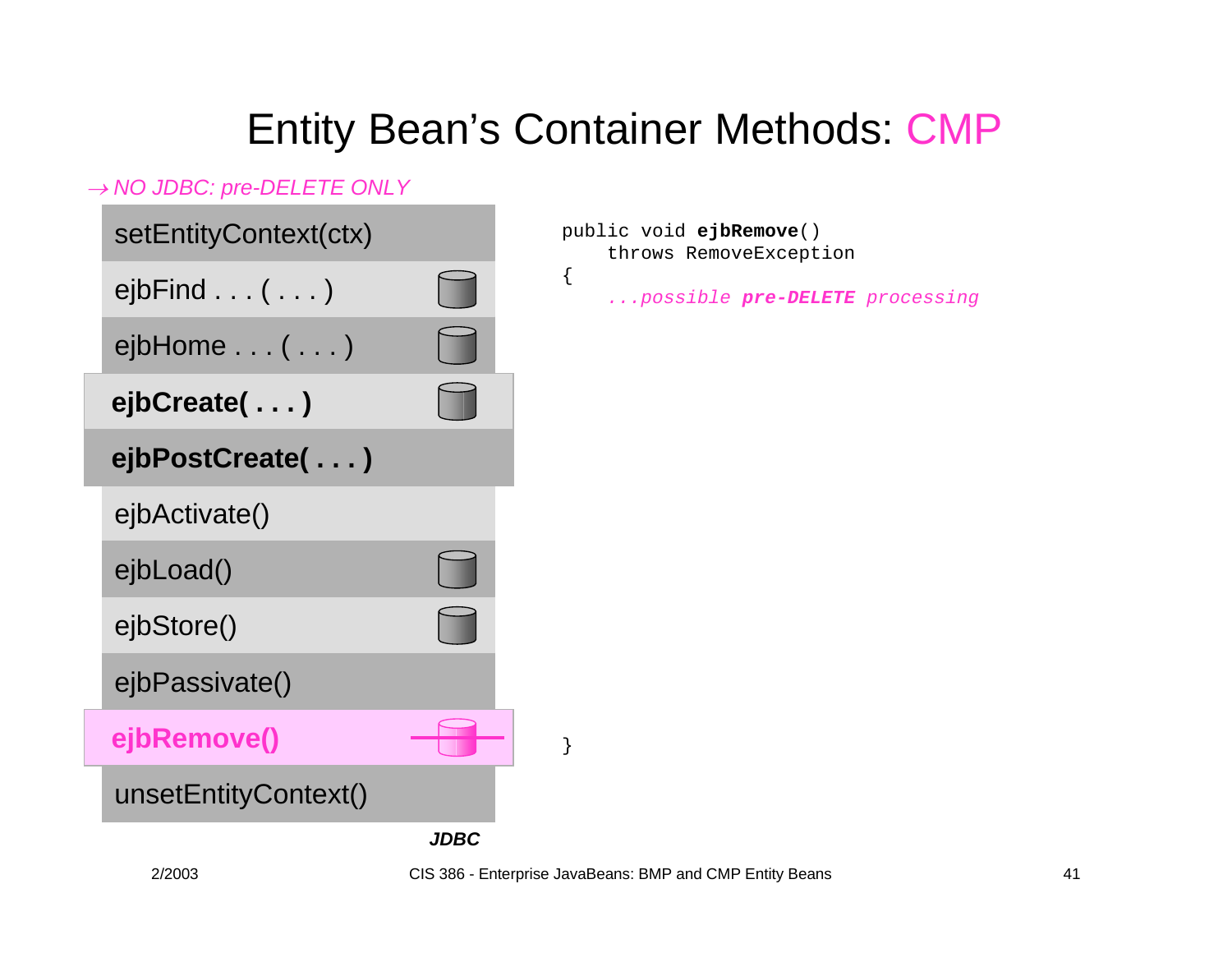

2/2003 CIS 386 - Enterprise JavaBeans: BMP and CMP Entity Beans 42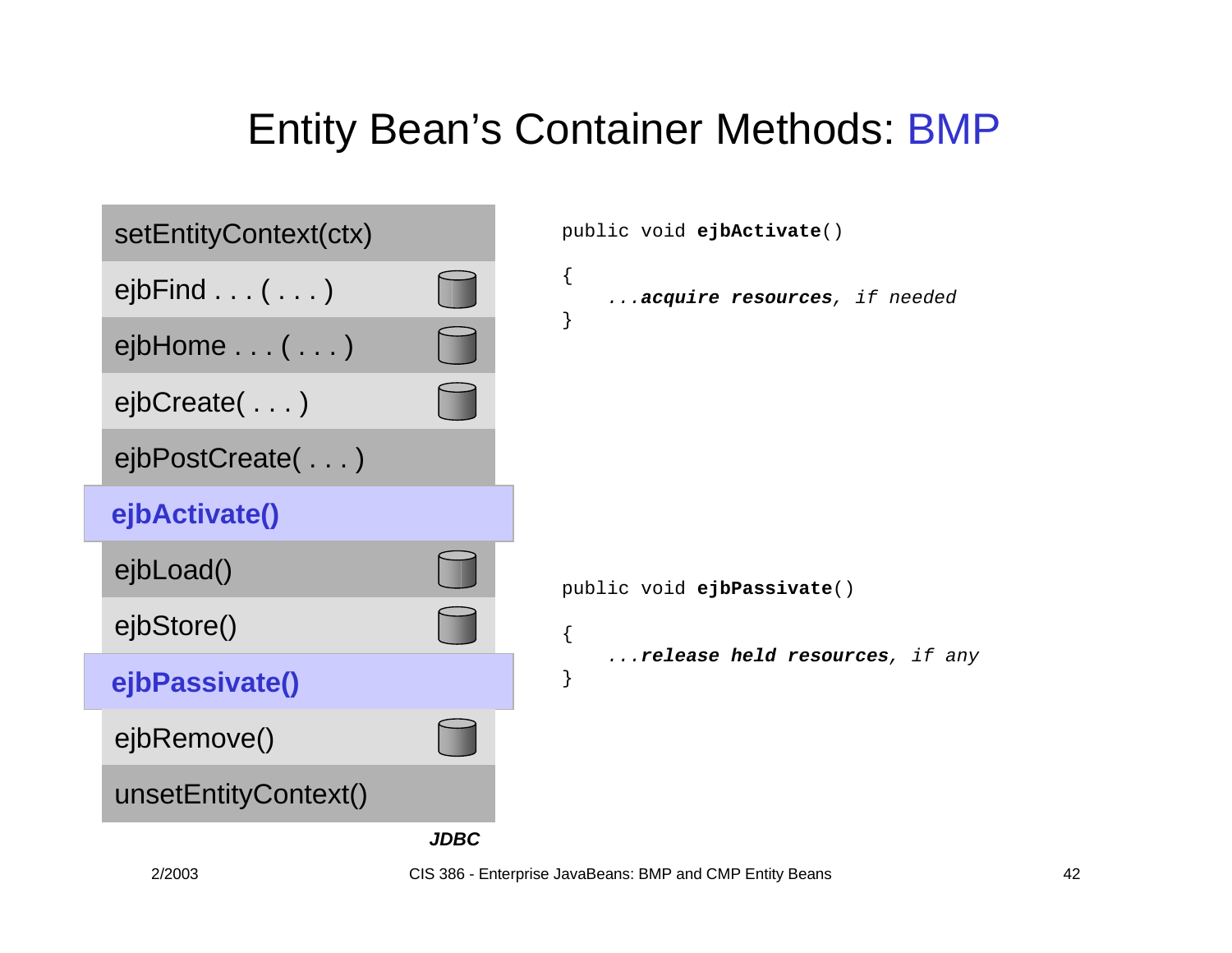

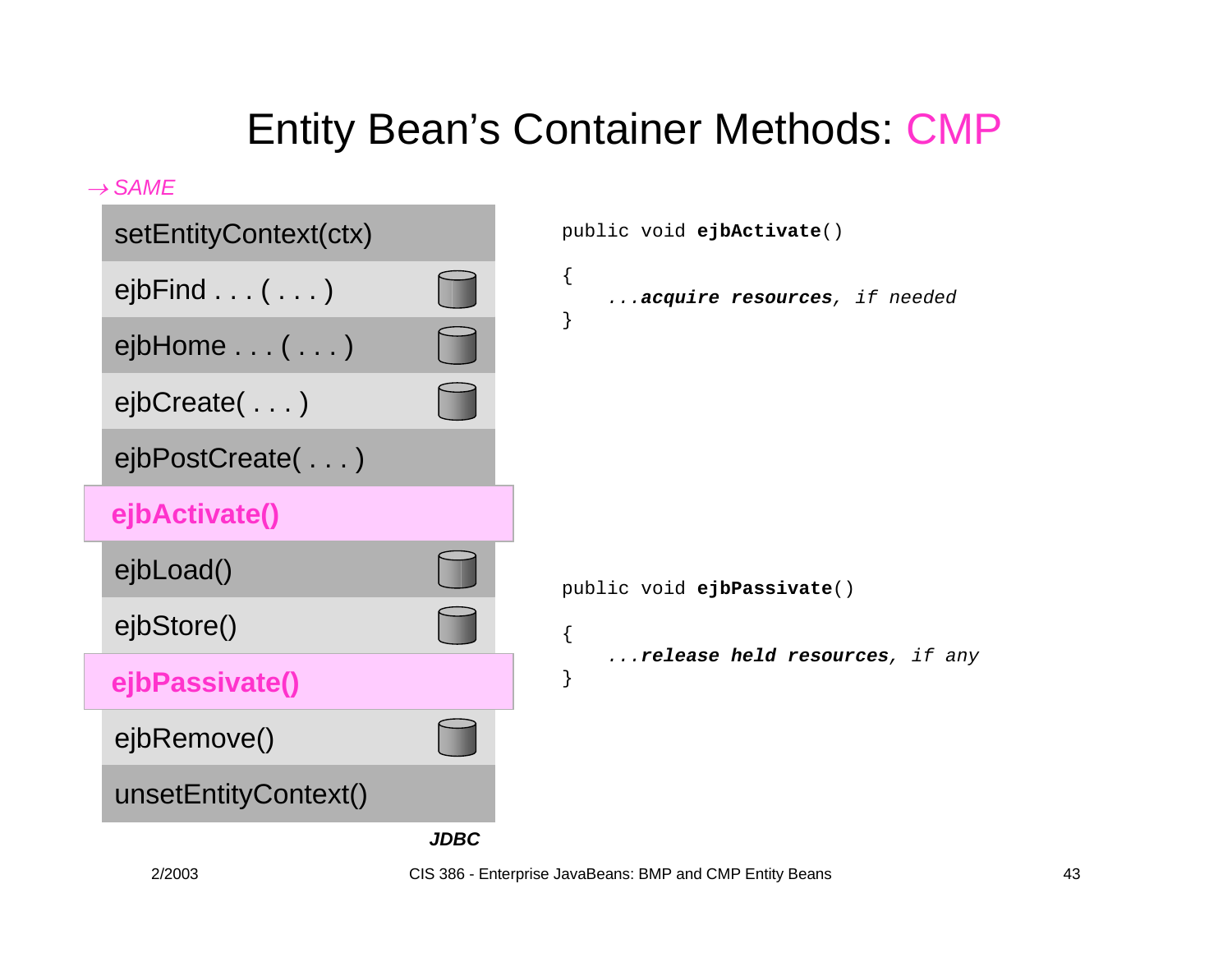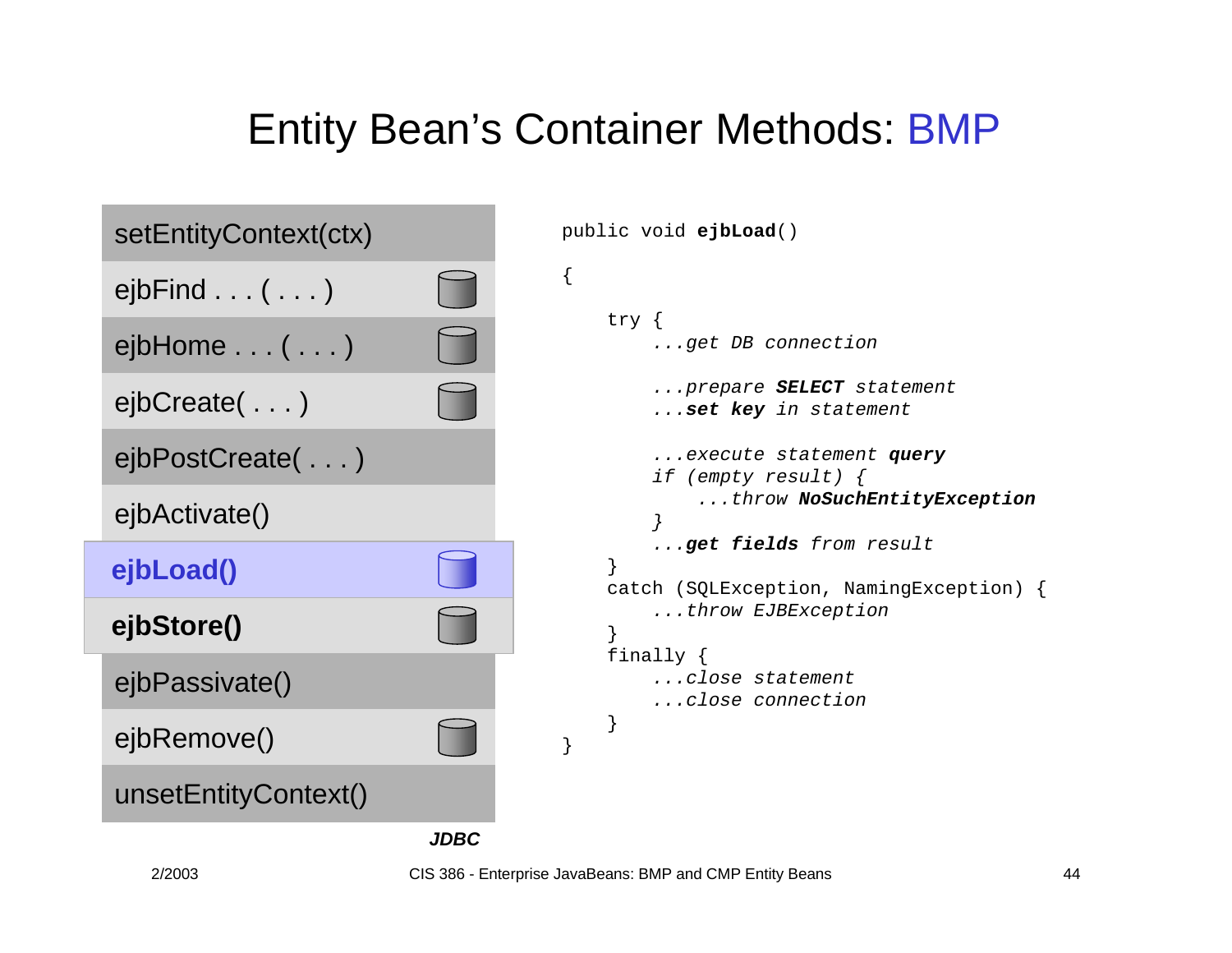#### → *NO JDBC: post-SELECT ONLY*

| setEntityContext(ctx)     |             | public void ejbLoad()                |
|---------------------------|-------------|--------------------------------------|
| $ejbFind$ $($ $)$         |             | $\{$                                 |
| $ejbHome \ldots (\ldots)$ |             |                                      |
| ejbCreate()               |             |                                      |
| ejbPostCreate()           |             |                                      |
| ejbActivate()             |             |                                      |
| ejbLoad()                 |             |                                      |
| ejbStore()                |             |                                      |
| ejbPassivate()            |             |                                      |
| ejbRemove()               |             | possible post-SELECT processing<br>} |
| unsetEntityContext()      |             |                                      |
|                           | <b>JDBC</b> |                                      |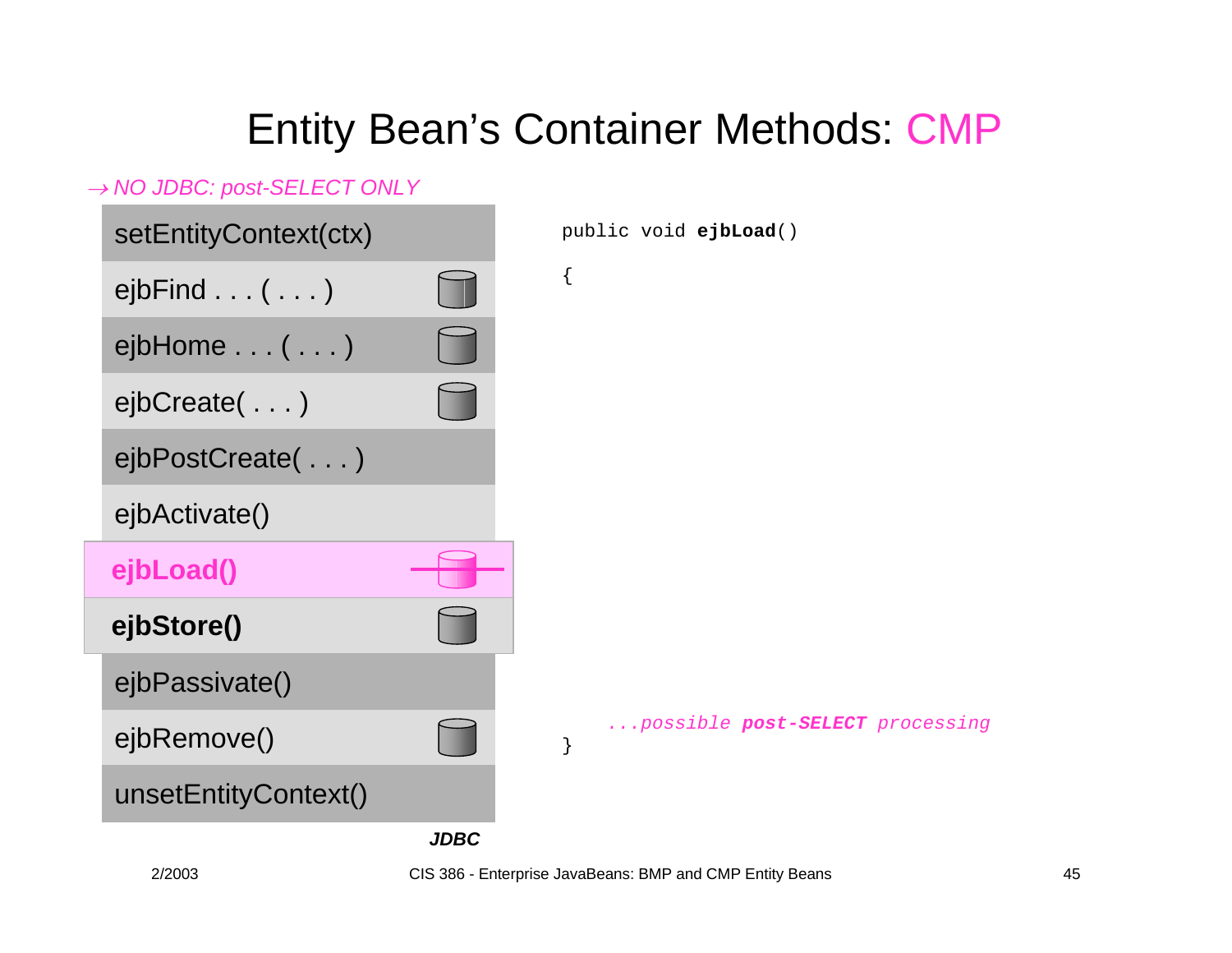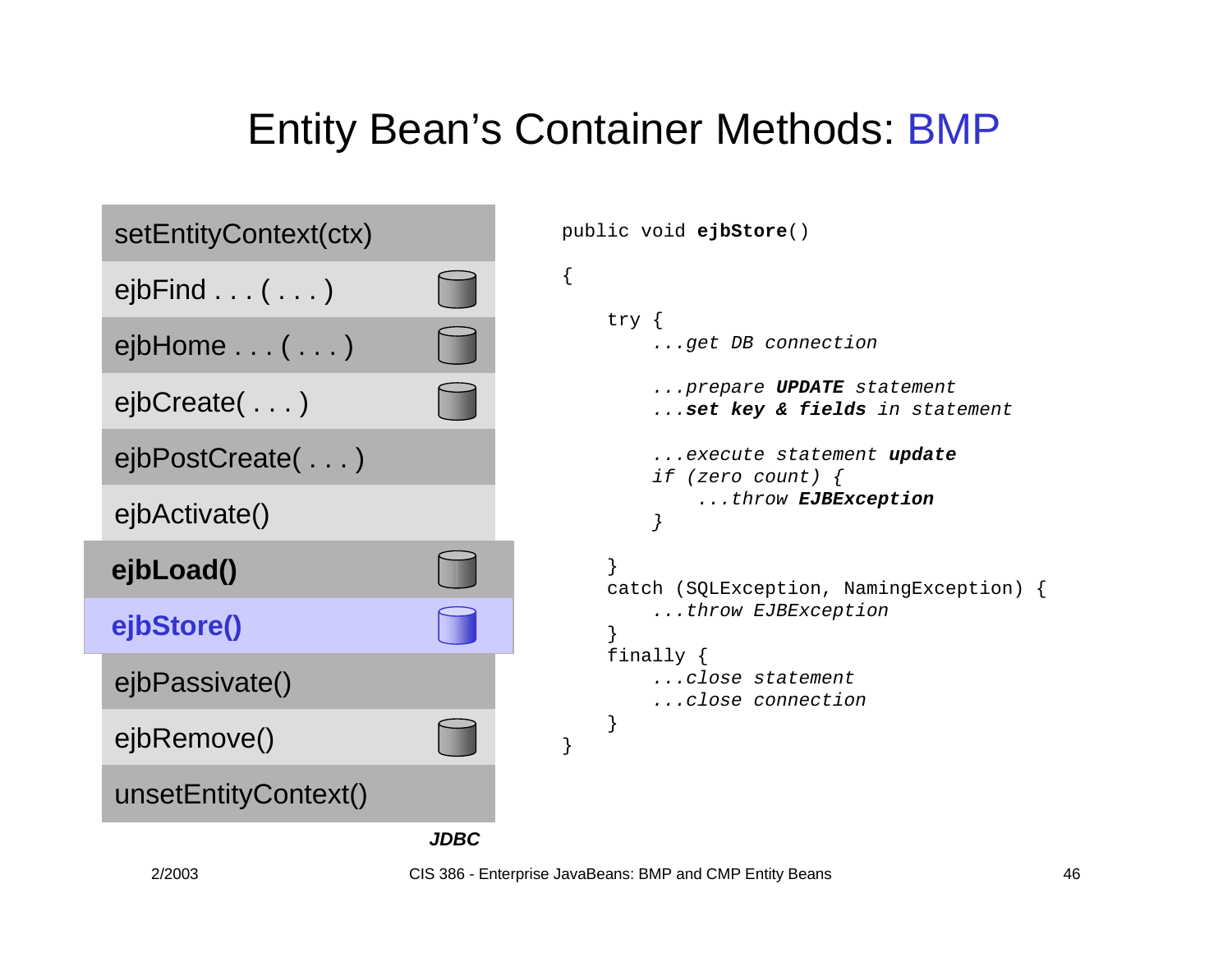{

#### → *NO JDBC: pre-UPDATE ONLY*

| setEntityContext(ctx)            |  |
|----------------------------------|--|
| $e$ jbFind $\ldots$ ( $\ldots$ ) |  |
| ejbHome ( )                      |  |
| ejbCreate()                      |  |
| ejbPostCreate()                  |  |
| ejbActivate()                    |  |
| ejbLoad()                        |  |
| ejbStore()                       |  |
|                                  |  |
| ejbPassivate()                   |  |
| ejbRemove()                      |  |
| unsetEntityContext()             |  |

public void **ejbStore**()

*...possible pre-UPDATE processing*

}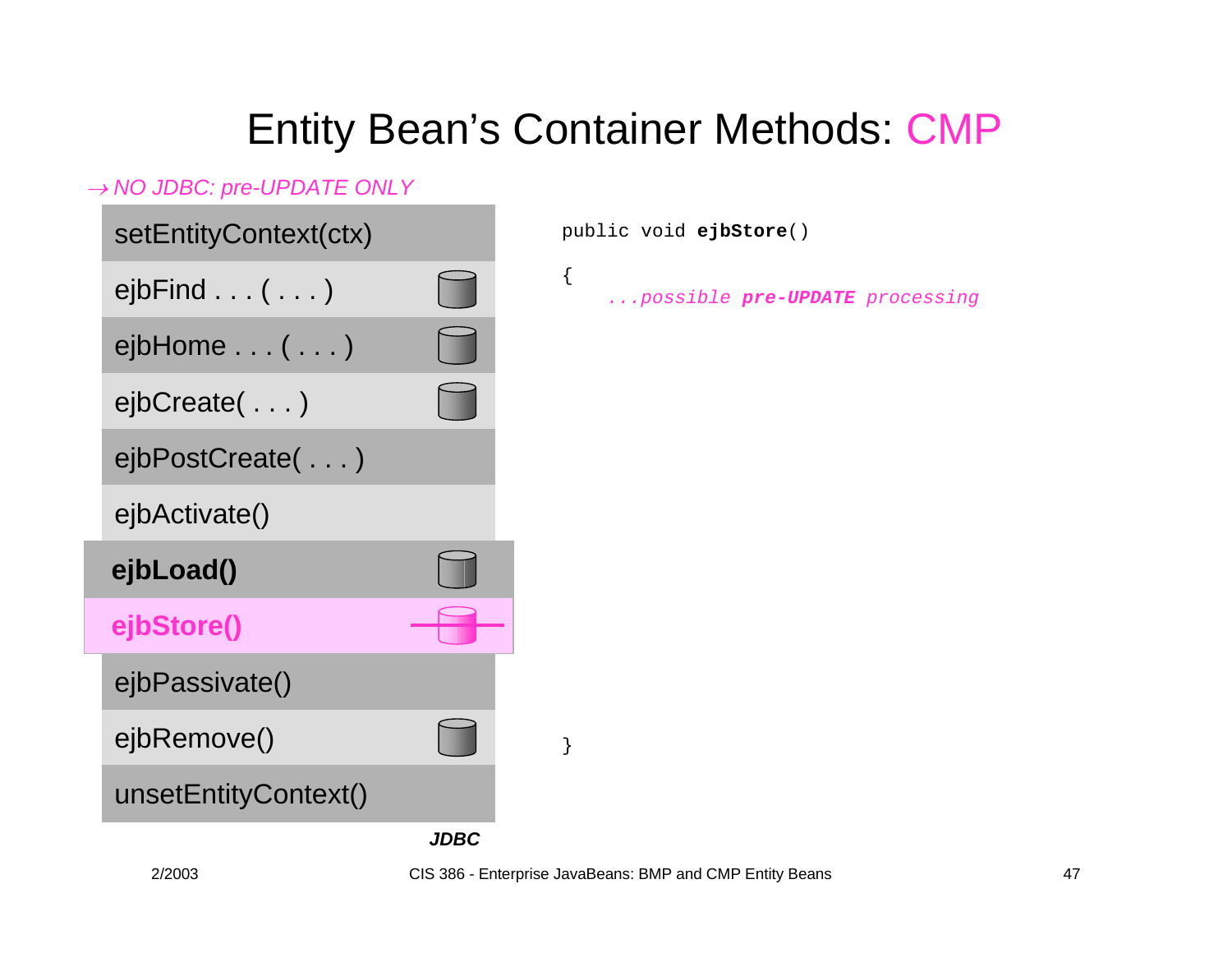#### EJBs Are Single-Threaded